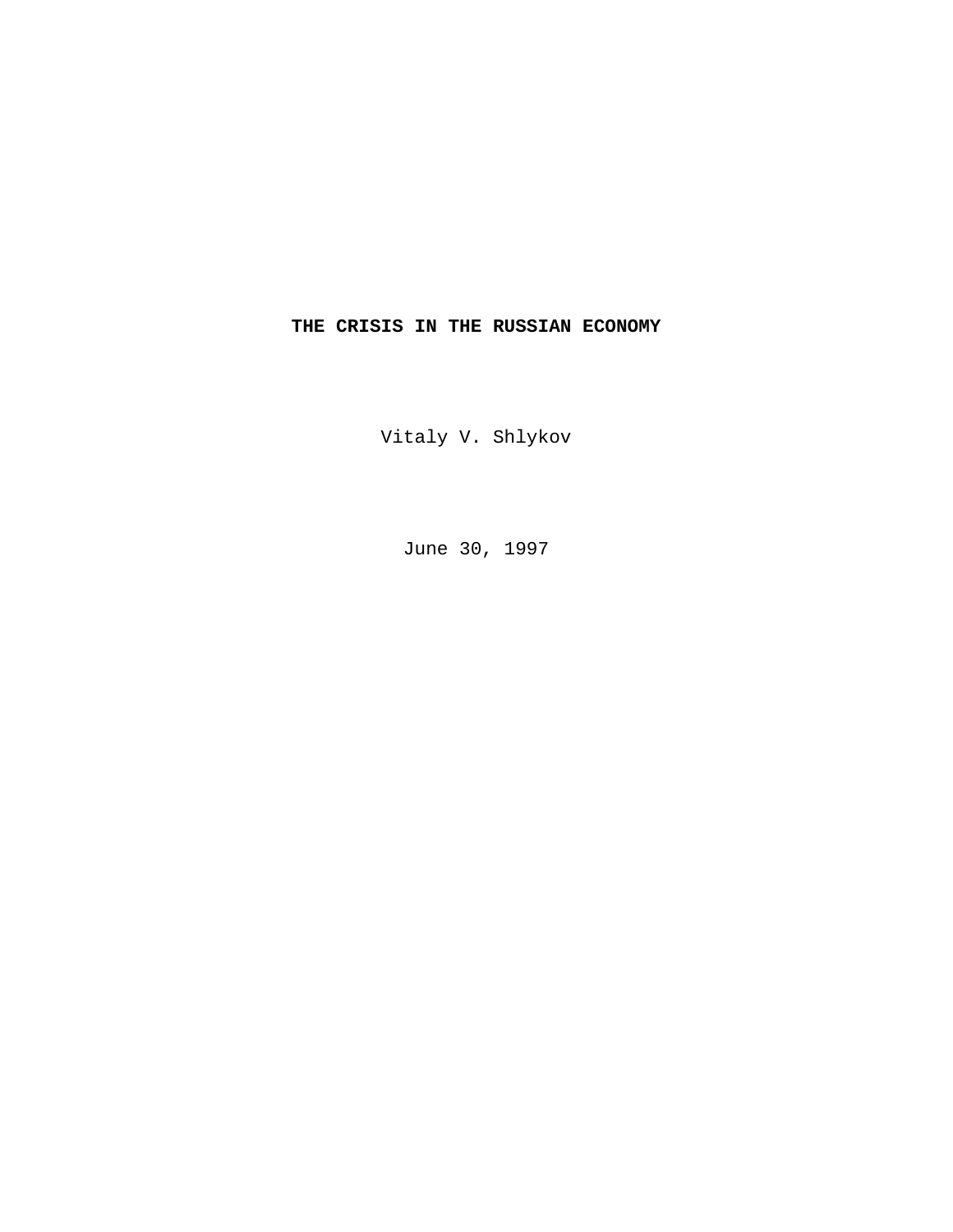#### \*\*\*\*\*\*\*

The views expressed in this report are those of the author and do not necessarily reflect the official policy or position of the Department of the Army, the Department of Defense, or the U.S. Government. This report is cleared for public release; distribution is unlimited.

#### \*\*\*\*\*\*\*

Comments pertaining to this monograph are invited and should be forwarded to: Director, Strategic Studies Institute, U.S. Army War College, Carlisle Barracks, PA 17013-5244. Comments also may be conveyed directly to the Conference Organizer, Dr. Earl H. Tilford, Jr., by calling commercial (717) 245-4086 or DSN 242-4086. Copies of this report may be obtained from the Publications and Production Office by calling commercial (717) 245-4133, DSN 242-4133, FAX (717) 245- 3820, or via the Internet at rummelr@carlisleemh2.army.mil

#### \*\*\*\*\*\*\*

This monograph was originally presented at the U.S. Army War College's Annual Strategy Conference held April 22-24, 1997. The Strategic Studies Institute is pleased to publish the paper as part of its Conference Series.

### \*\*\*\*\*\*\*

All 1995 and later Strategic Studies Institute (SSI) monographs are available on the Strategic Studies Institute Homepage for electronic dissemination. SSI's Homepage address is: http://carlisle-www.army. mil/usassi/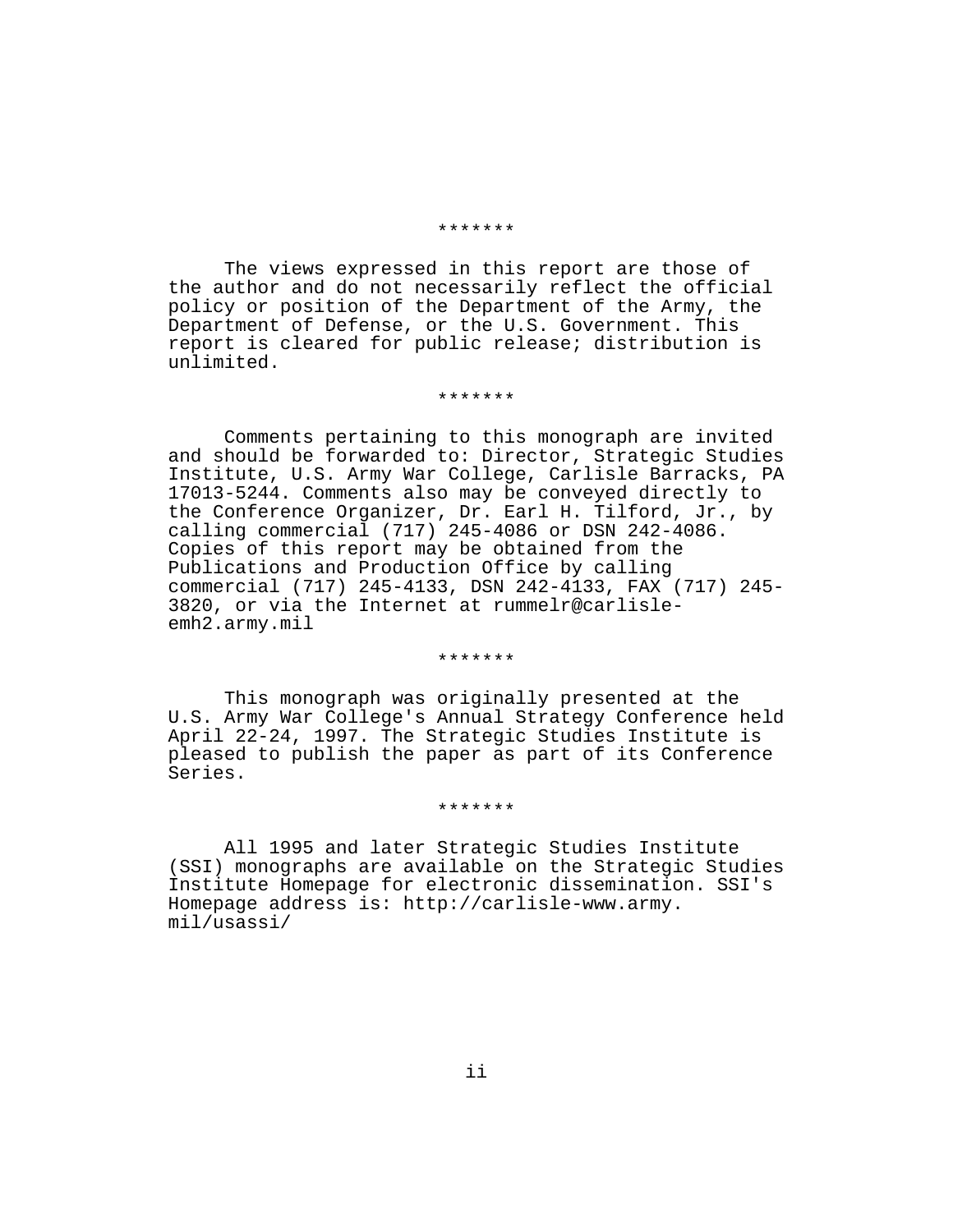### **FOREWORD**

The words, from the 1970s ballad, "Me and Bobby McGee," "Freedom's just another word for nothin' left to lose..." might apply to the terrible state of the Russian economy and, by extension, Russia's armed forces. Since the Soviet Union crumbled in 1991 and the Russian government set the country on its shaky journey toward capitalism and democracy, the Russian economy has been in a downward spiral; one which has drawn a majority of Russians into poverty and even lowered the average life expectancy by some 10 percent. To provide some scale for comprehending the magnitude of this problem, the more than 1.5 million men and women in uniform in the Russian armed forces and the 600,000 civilian employees of the Ministry of Defense, as well as the several million military pensioners throughout the land, must share a total defense budget of \$15-\$18 billion per year. That is about one-fourth of the U.S. Army's budget.

The paper that follows, by retired Soviet Army Colonel Vitaly Shlykov, is a brutally honest appraisal of the harsh realities that are a part of today's Russia. It was presented at the Army War College's Eighth Annual Strategy Conference, "Russia's Future as a World Power," held at Carlisle Barracks, Pennsylvania, April 22-24, 1997. Colonel Shlykov's paper is even more sobering when one considers that the October Revolution of 1917 began in the bread lines of Petrograd and Moscow.

> RICHARD H. WITHERSPOON Colonel, U.S. Army Director, Strategic Studies

Institute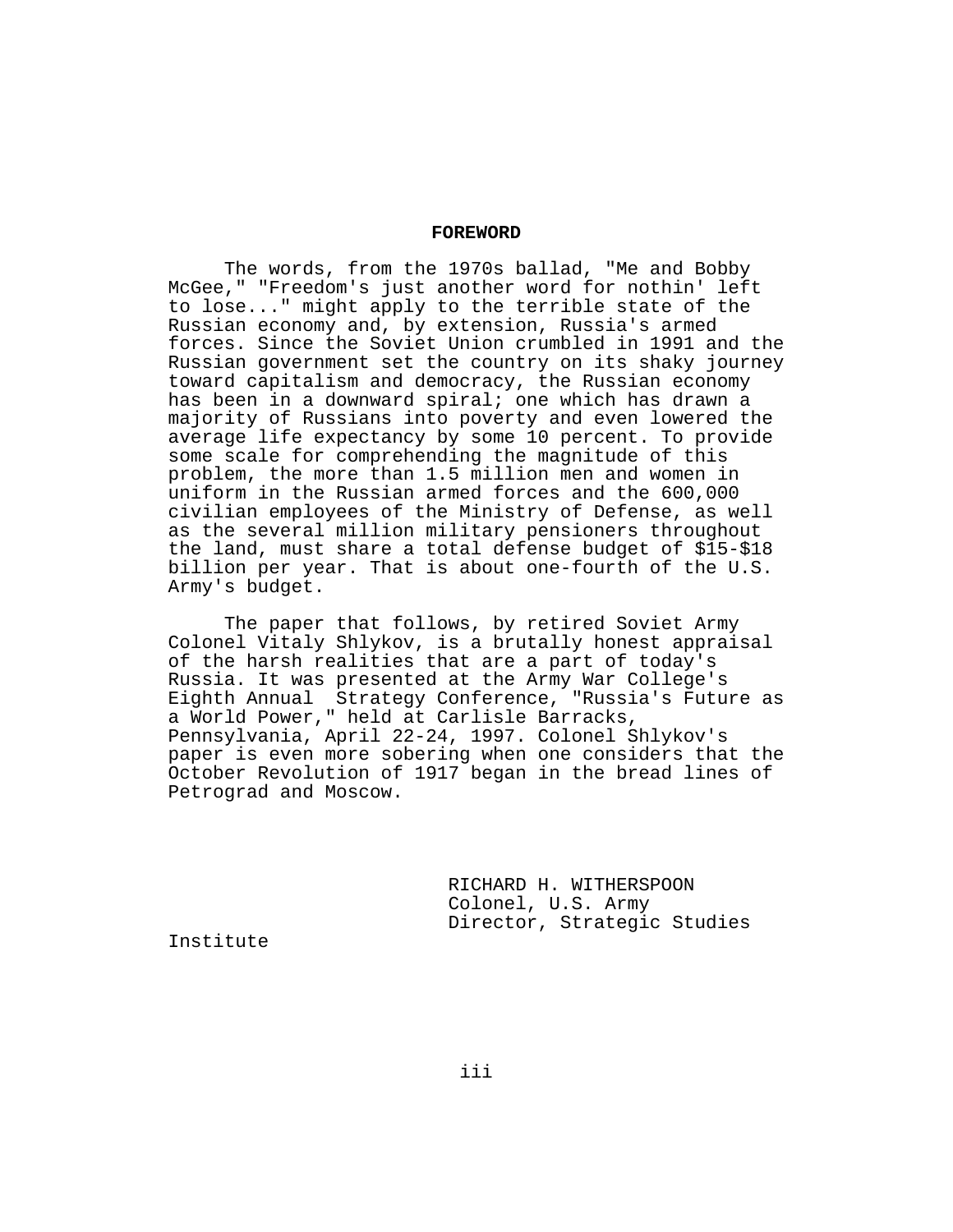## **BIOGRAPHICAL SKETCH OF THE AUTHOR**

VITALY V. SHLYKOV retired from the Soviet Army in 1988 at the rank of colonel. During his 30 years of service, Dr. Shlykov was a research analyst in the field of defense economics. He also served on the General Staff. He earned his Ph.D. at the Moscow Institute of Foreign Relations and is a graduate of the Military Diplomatic Academy. After retiring from active duty, Dr. Shlykov spent 2 years as a senior research fellow at the Institute of World Economy and International Relations in Moscow. From 1990 to August 1992 he was the Deputy Chairman of the State Committee on Defense in Russia. He is an acknowledged expert on the Russian defense industry and its associated budget.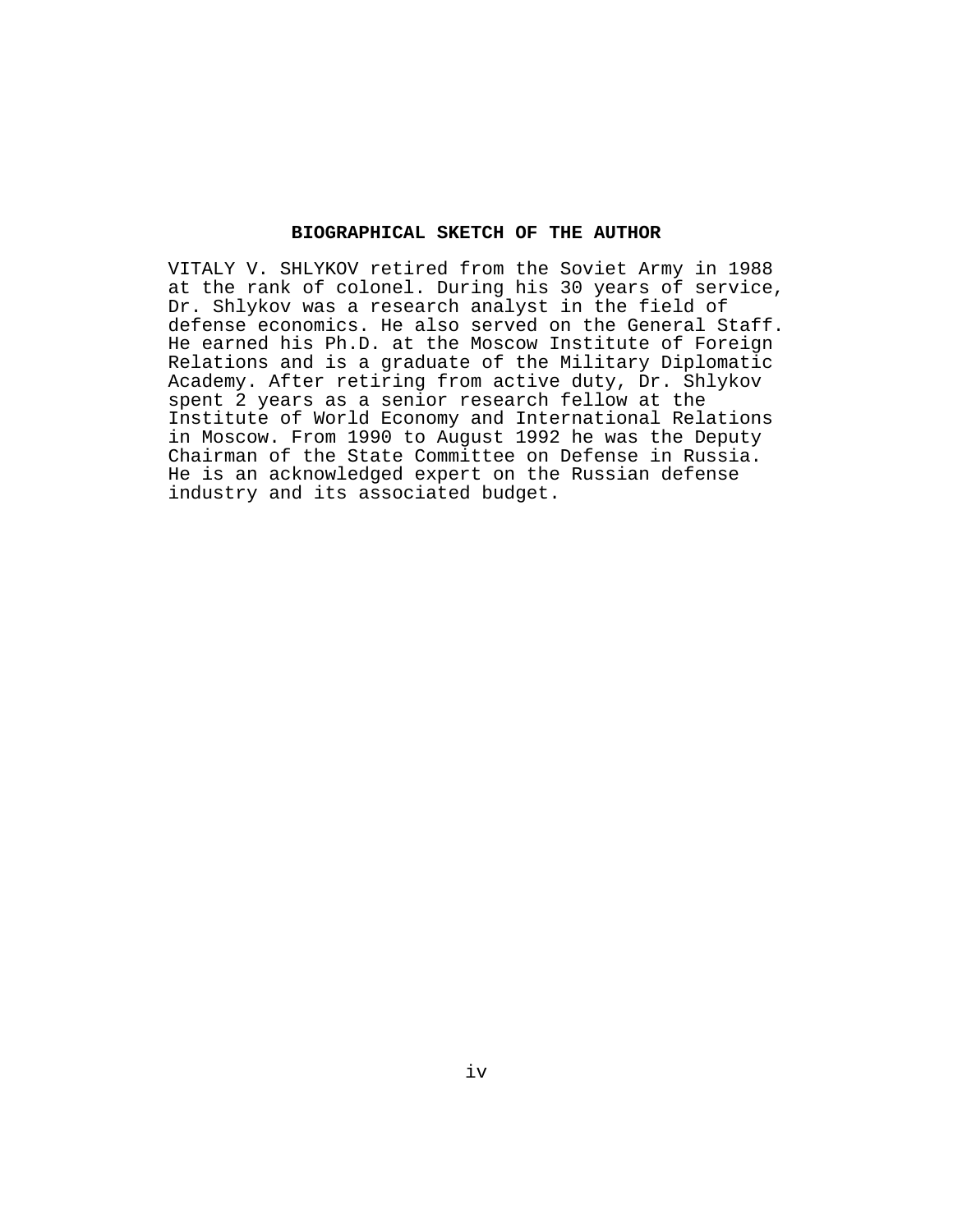## **THE CRISIS IN THE RUSSIAN ECONOMY**

It seems as if the universal laws of economics do not apply to Russia. According to the economic theory, in the period of transition from a rigidly centralized economy to free market, prices are not set, state-owned businesses are privatized, and then there is a phase--2 or 3 years long--of painful adjustment and rising unemployment. After that--and this has been happening in Poland, Hungary, the Czech Republic, and the Baltic states--the economy starts growing.

Russia freed prices on January 2, 1992. It privatized tens of thousands of enterprises, stabilized the ruble, and wrung inflation out of its economy. In 1996 the government squeezed inflation to a manageable 21.8 percent, the lowest since the start of reforms and down sharply from 133 percent in 1995. The monthly inflation rate fell steadily through 1996, sinking to 1.4 percent in December from 4.1 percent in January. Now it has been more than 5 years since the collapse of the Soviet Union, but statistics show a continuous, Great Depression-scale contraction (approximately 50 percent since 1991). In 1996 gross domestic product (GDP) was 6 percent lower than a year earlier. Industrial output has fallen 5 percent for the year, worse than the 3 percent decline in 1995.

Russia's First Deputy Prime Minister, Viktor Ilyushin, has released statistics indicating that, contrary to much of what the government has been saying, each consequent year of reforms continues to pull people into poverty. Characterizing the situation in Russia's social sector as "catastrophic," Ilyushin said that real incomes are now 40 percent lower than they were just 5 years ago. In January 1997 the subsistence level was 394,000 rubles per person (\$70) a month, with 22.4 percent of Russians (about 33 million) earning below that level. A full 75 percent of that total--R290,000--just covers the monthly food basket of 25 dietary essentials such as eggs, bread, flour, and milk. The balance covers costs associated with housing,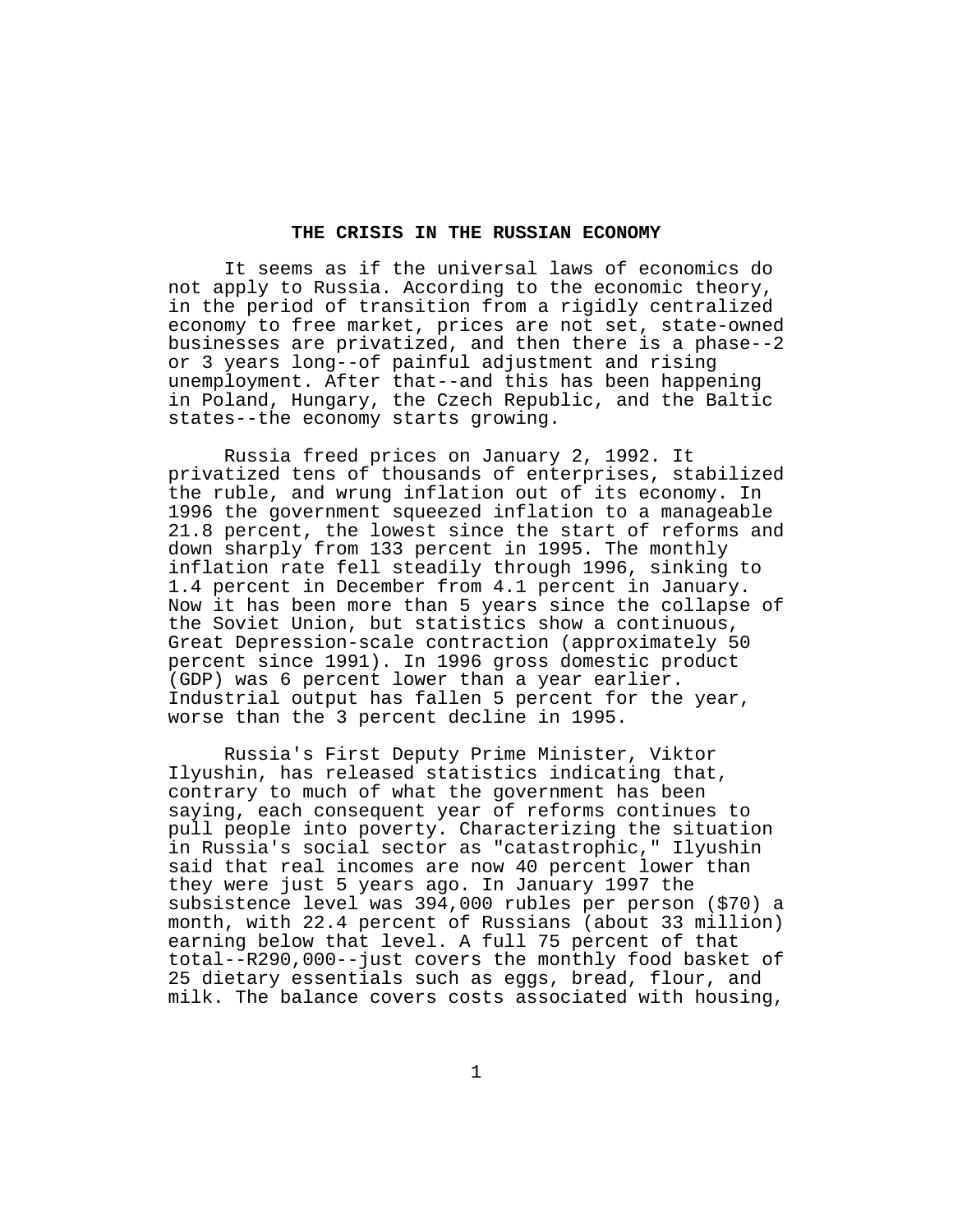transport, medicines, and clothing. Average per capita incomes were 111 percent above the subsistence level (R829,600, or \$150). The country's top 10 percent of wage earners had 12.8 times more income than the bottom 10 percent. Only 7.3 million, or 4.9 percent of the population, earned more than 2 million rubles per month.

The State Statistics Committee also reported wage arrears totaling 48.6 trillion rubles as of January 27, 1997, a 3 percent rise on the previous 5 weeks. Budget shortfalls accounted for 19.5 percent of arrears, while money shortages at companies and other organizations made up the remaining 80 percent. Russian industry workers are owed 22.93 trillion rubles in back wages, with 1.044 trillion rubles of that owed by federal and local budgets, and 21.886 trillion rubles owed by companies themselves. Life expectancy has plunged to its lowest in 15 years. According to the World Health Organization in Geneva, the average Russian man can expect to live 57.4 years, compared to 61.1 years in 1981 and nearly 64 years before Mikhail Gorbachev stepped down and President Boris Yeltsin started Russia's transition to capitalism.

Russia's disastrous economic situation seems on the surface like a social explosion waiting to happen. And indeed, in two of the largest walkouts since the Soviet collapse, coal miners and the Far East energy workers staged huge strikes last year that ended only when the government came up with hundreds of billions of rubles in back wages. And yet despite a steep drop in living standards and a dramatic worsening of the problem of unpaid wages, the rumble of protest has yet to turn into a unified roar--the kind that could stir mass action and perhaps force changes in economic policy.

Many experts, both Russian and Western, express puzzlement over how a significant segment of the work force can go without pay for up to 6 months. Among the possible reasons, they say, are union disarray, fear of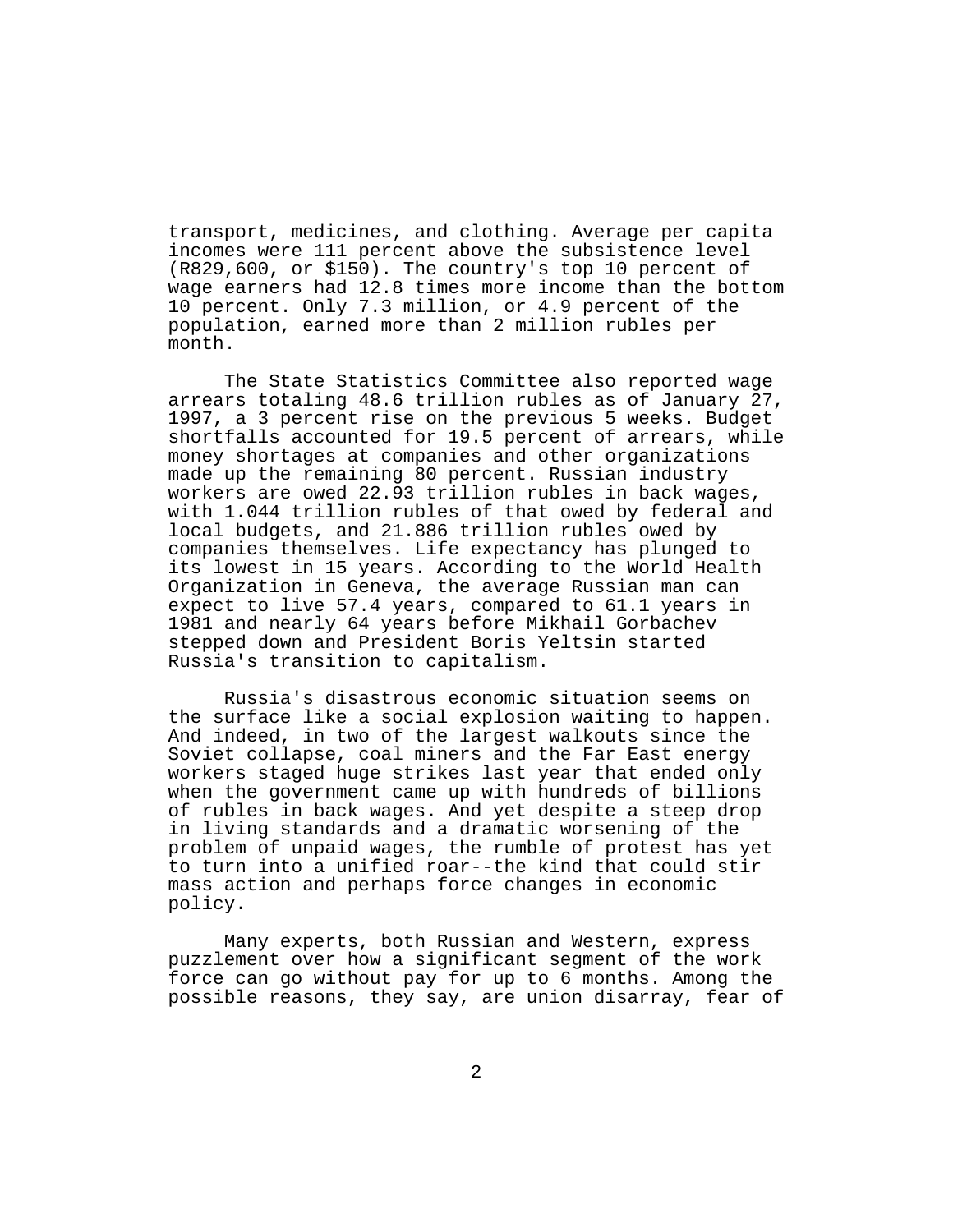unemployment, a national psyche not fully geared to striking, and, finally, the renowned stoicism of the Russians. Yet, in the land of the original Potemkin village, rarely is anything as it seems.

In Russia, where most firms play down success for fear of paying taxes, poor output figures often hide a booming black market economy. Official figures, reassessed after the World Bank complaints that Russian statisticians were ignoring the black market economy, indicate that it accounts for 22 percent of GDP. But even Prime Minister Chernomyrdin admits that the size of the untaxed shadow economy might be as high as 50 percent of GDP. The Russian Ministry of Economics even refuses to believe the data of the State Statistical Committee about decline of the Russian economy in 1996 and insists that there was no fall in GDP or industrial production last year. As proof, it cites the official statistical data, according to which the electricity output, which cannot be easily hidden, actually grew in 1996.

The fact that from one-quarter to one-half of Russia's GDP is hidden from the authorities probably explains why there is no widespread hunger, even though large swathes of the population have not received salaries for months. There is also a big difference between average salary and average income level of a Russian citizen. Every business either keeps two books or has other ways of compensating its workers because of the obvious impossibility of providing for a family on an average salary or even on two average salaries. The shadow economy means that the economic pie is larger than the official statistics would suggest.

Signs of conspicuous consumption of wealth can be seen in all the large Russian cities. New modern buildings are being constructed, old buildings are being lavishly restored, and the so-called "New Russians," that is, people with large fortunes, race around in their BMWs and designer clothes. The majority of these individuals, with their pompous mansions and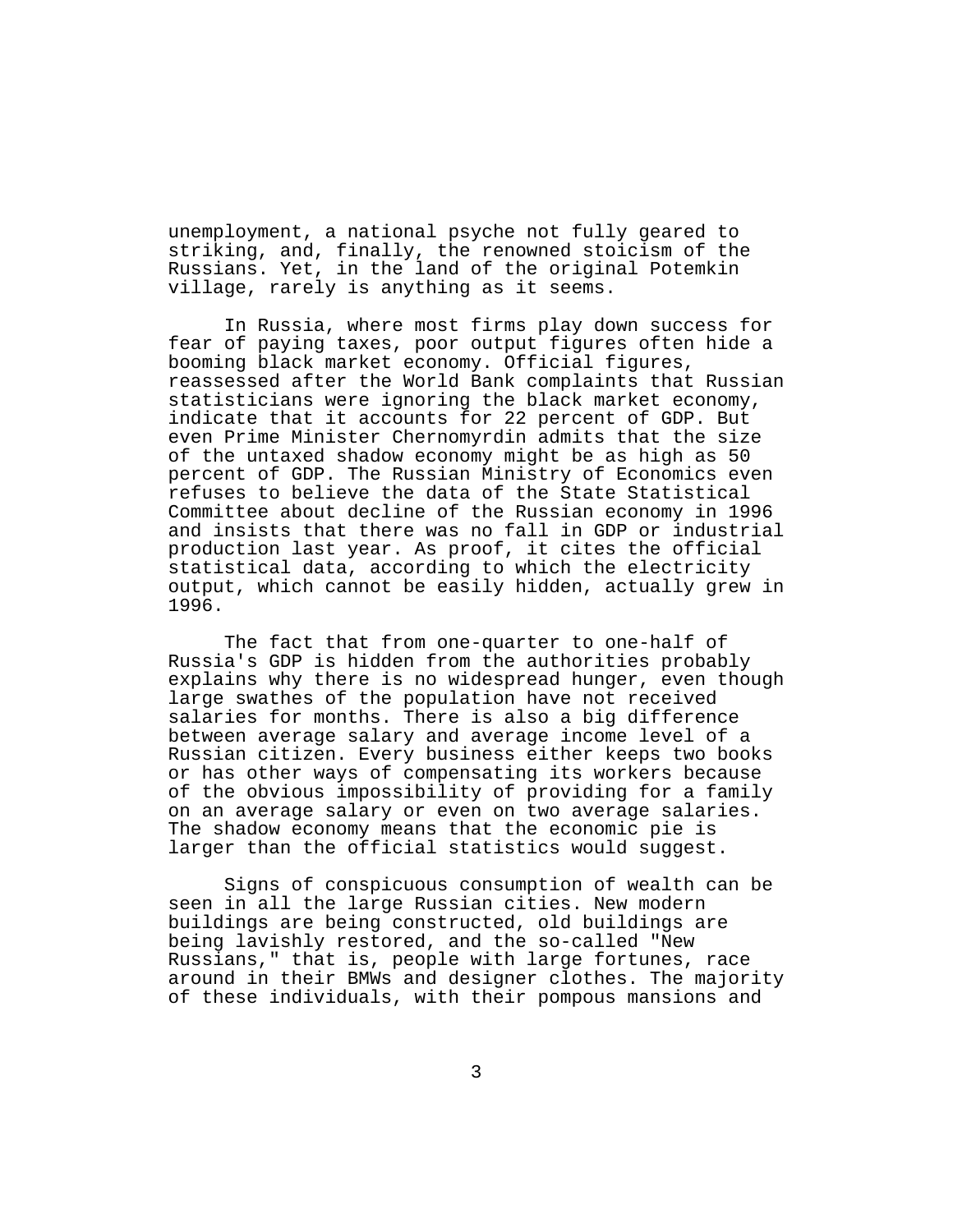expensive cars, successfully avoid paying taxes. On the other hand, the new "money elite" throws its money around. No one is rushing forward to announce himself the owner of a large fortune by giving the government, society, and the media real figures on the sources of that wealth. And this is probably not just because of the criminal or semi-criminal origin of much wealth, but because, for now, such are the "rules of the game" established by the government.

The separation of the "New Russians" into a special social class is connected not so much with their role in the organization of modern industry and in the effective management of the national economy as it is with the process of acquiring and distributing wealth, with the status and prestige of consuming. Market and banking activities, profitable import-export operations, the use of privatized property by either selling or renting, the apportioning to themselves of huge deposits and "dividends"--these are the main sources of the quick separation of Russian society into the "money elite" and the "average Joes." All of this only leads to the growth of alienation between the disparate social groups. It creates the danger that Russian society will be polarized and unstable, with great potential for unrest and conflict.

There are signs that Russians' resources for getting by have been largely exhausted. The government's strict monetary policy, intended to tame inflation, has been squeezing state coffers and causing unpaid wages and pensions to skyrocket. Overdue wages and social benefits have more than tripled in a year to about 40 trillion rubles (\$7 billion). Workers sometimes get their pay in shoddy or basic goods. Enterprises across Russia offer employees candy, cement, coats, vodka, and even cigarette lighters and brassieres imported from China.

The picture of the Russian economy painted even by the top-level officials in the Russian government is striking both for its blackness and its candor. Deputy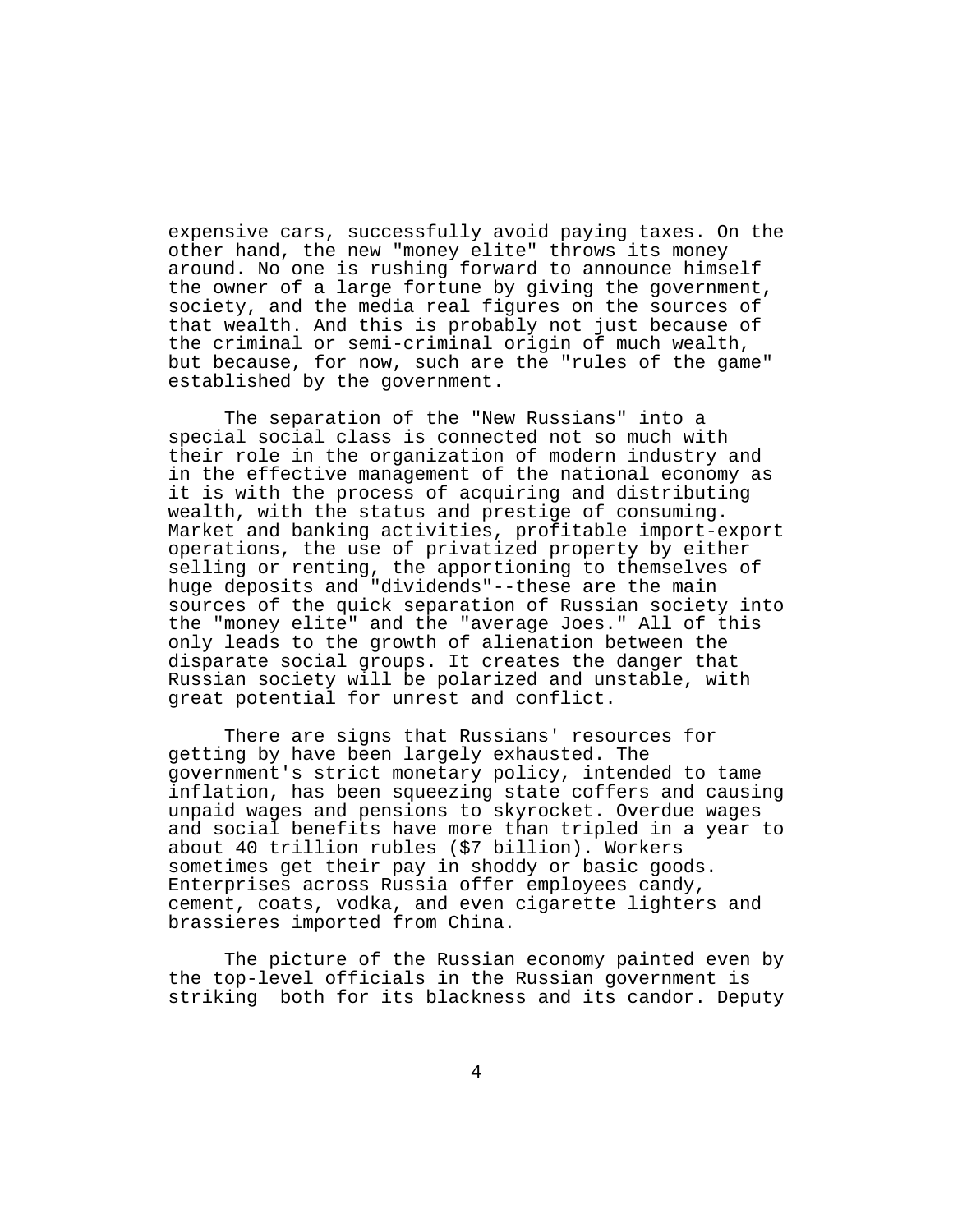Prime Minister Ilyushin said that Moscow might adopt inflationary policies that "might not please certain international monetary organizations." At the end of 1996, Economics Minister Yevgueny Yasin wrote in a letter to Prime Minister Viktor Chernomyrdin that "if existing trends in the economy are continued without energetic and purposeful efforts to break them and create real conditions for economic growth, the situation will in all probability continue to get worse." He said that the 1997 budget was completely unrealistic and that revenue forecasts should be scaled down, and both social and defense spending had to be cut, even if this increased the risk of political unrest. But Yasin's warnings were not heeded. The government pushed through the State Duma a budget for 1997 that no one believes to be even slightly realistic. Consider these basic numbers: The 1997 budget pledges to raise spending to 19.4 percent of GDP, whereas last year's spending ran at only 15.4 percent of GDP. The budget allows that 3.5 percent of the whole will be filled by borrowing, but the rest must come from taxes. In other words, Russia must collect taxes worth 15.9 percent of its GDP.

Everyone admits that this is impossible. Last year, according to the State Statistics Committee, Russia could only raise revenue equal to 11.1 percent of the GDP from taxes. In fact, the budget offers few clues on how revenues are to be boosted by a hefty 4.5 percent of GDP. The point is that no one, not even those closest to the process, believes that the budget's rosy predictions of a huge boost in spending financed by massive growth in government revenues are real. "Only 70 to 80 percent of the things in the budget will ever happen," said Mikhail Zadornov, head of the Duma's budget committee. Sergei Dubinin, chairman of the Central Bank, said the figures are so wrong that the government will have to cut spending by 60 to 130 trillion rubles this year to compensate.

Well then, what lies behind this elaborate smoke and mirror game if the numbers are all nonsense? The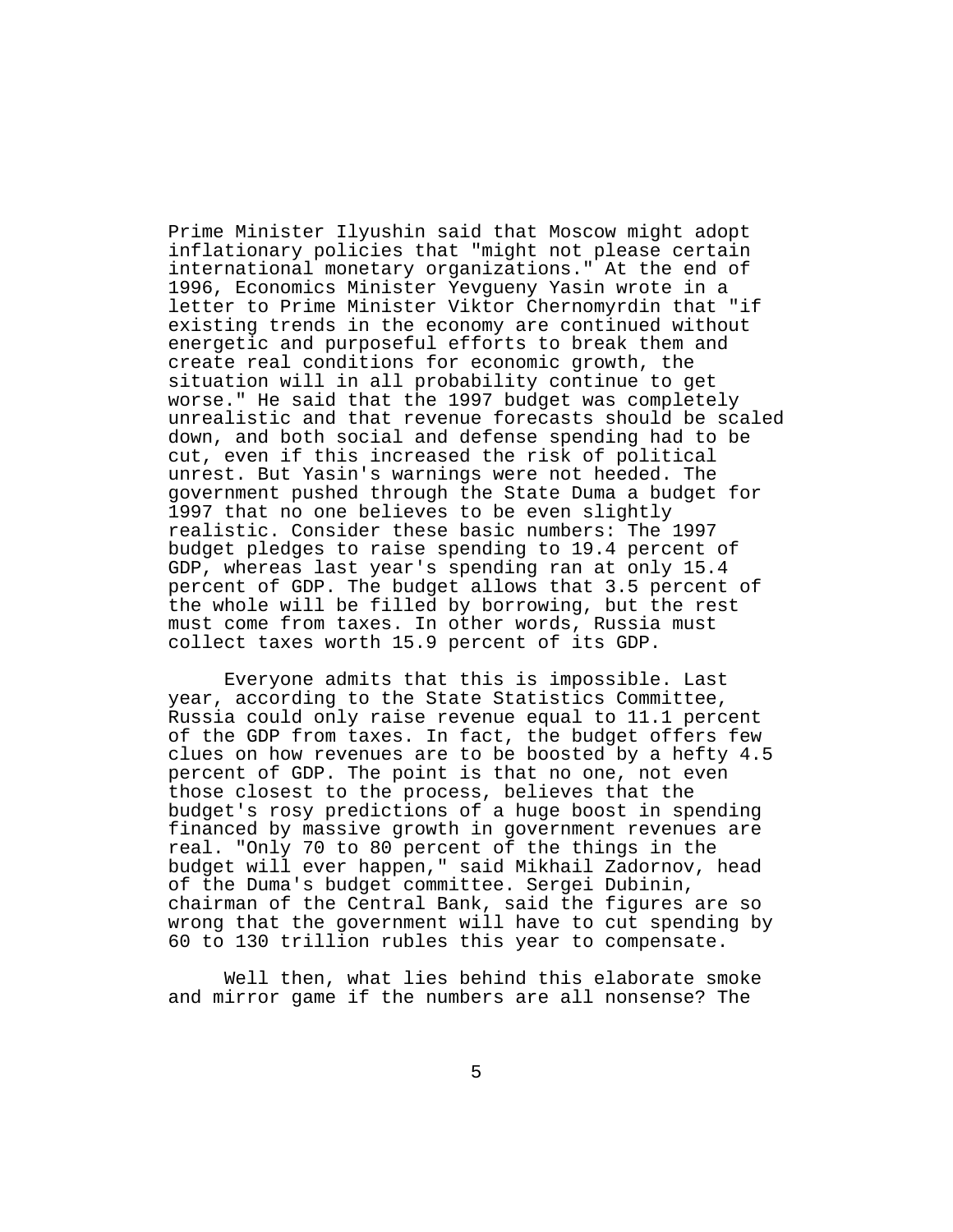confusion is a sign that a budget in Russia is something very different in purpose from its Western counterparts. In other countries, the budget is a real plan for the national household for the next 12 months. In Russia, the budget has emerged as something like a statement of good intentions. For the government, the real purpose of the budget is not so much to win detailed approval of its spending plan but to win a mandate to continue fighting inflation and containing the budget deficit. A formal budget bill is necessary for the government to secure International Monetary Fund support for the continuation of its 3-year \$10.1 billion loan agreement.

The good news for the government is that it has more or less won. The new budget incorporates its low inflation target of 11.8 percent for 1997, backed by a relatively low deficit projection of only 3.5 percent of GDP. From the government's point of view, everything else in the budget will take second place to meeting its monetary targets. So in order to hold the line on the deficit and inflation, spending will have to be slashed.

That is what happened last year. The government promised to spend a lavish 18.9 percent of GDP, funded by 15.1 percent in revenue. In fact, revenue collapsed to 11.1 percent, but the government slashed spending to only 14.4 percent. All the numbers in the budget were skewed except for one: the government still met its target of keeping the budget deficit around 3 to 4 percent. Having accepted that the budget is about setting low inflation and budget deficit targets and that spending predictions are just serendipity, the rest of the budget process becomes understandable, albeit rather comic.

Only about one-third of the budget, including spending on education, wages, food, and medicine for the army, and interest on government debt, has been listed as so-called protected items that will receive priority financing. According to the law, if the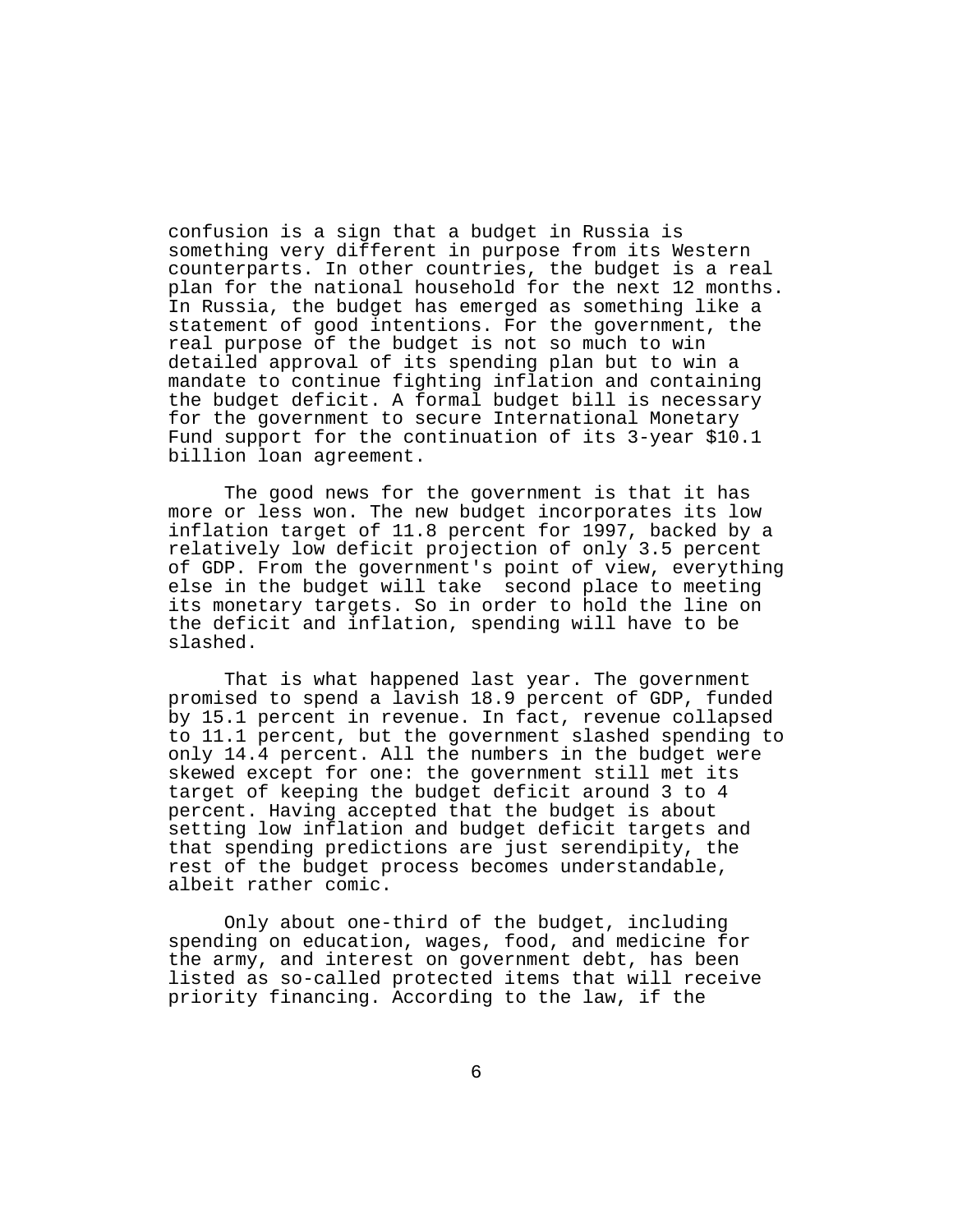quarterly revenue collection falls below 90 percent of the projected amount, the government is supposed to present parliament with a bill that outlines proportional cuts on all spending items apart from the protected items. This will probably wipe out investment spending as well as other crucial items such as subsidies to the pension fund and local governments.

Russia's fairy tale budgets have been allowing politicians to avoid responsibility so far for the nonpayments crisis in the country because, in Russia, parallel to the official state budget there exists the so-called quasi-budget sector that includes the huge pension fund, the road fund, and the local budgets. When this wider definition is taken into account, Russia's government spending rises from 14 to 38 percent of GDP. When, in January 1997, about one-tenth of Russia's 4.5 million teachers went on strike to protest overdue wages (some teachers have not been paid for 8 months), the government simply blamed local officials for the problem. The difficulties the local governments face in financing their needs are enormous. Two-thirds of the housing costs in Russia are still assumed by the state. Russians spend only a small percentage of their family income on electricity, heating, and building maintenance. If all the budget expenditures on housing are added together, one arrives at the astronomical figure of 103 trillion rubles (\$18.2 billion). This is exactly the size of the Russian defense budget for 1997. For education and health, the local governments also spend approximately 100 trillion rubles a year.

Simple estimates show that if housing, education, and health reforms are not carried out any time soon, building maintenance and other subsidies will simply eat up the Russian economy. There are signs that the government seems to understand this. Speaking at the World Economic Forum in Davos at the end of January 1997, Economics Minister Yevgueny Yasin stated that Russia was faced with disaster unless it cut spending by about a third in the next 3 years. "If we fail, we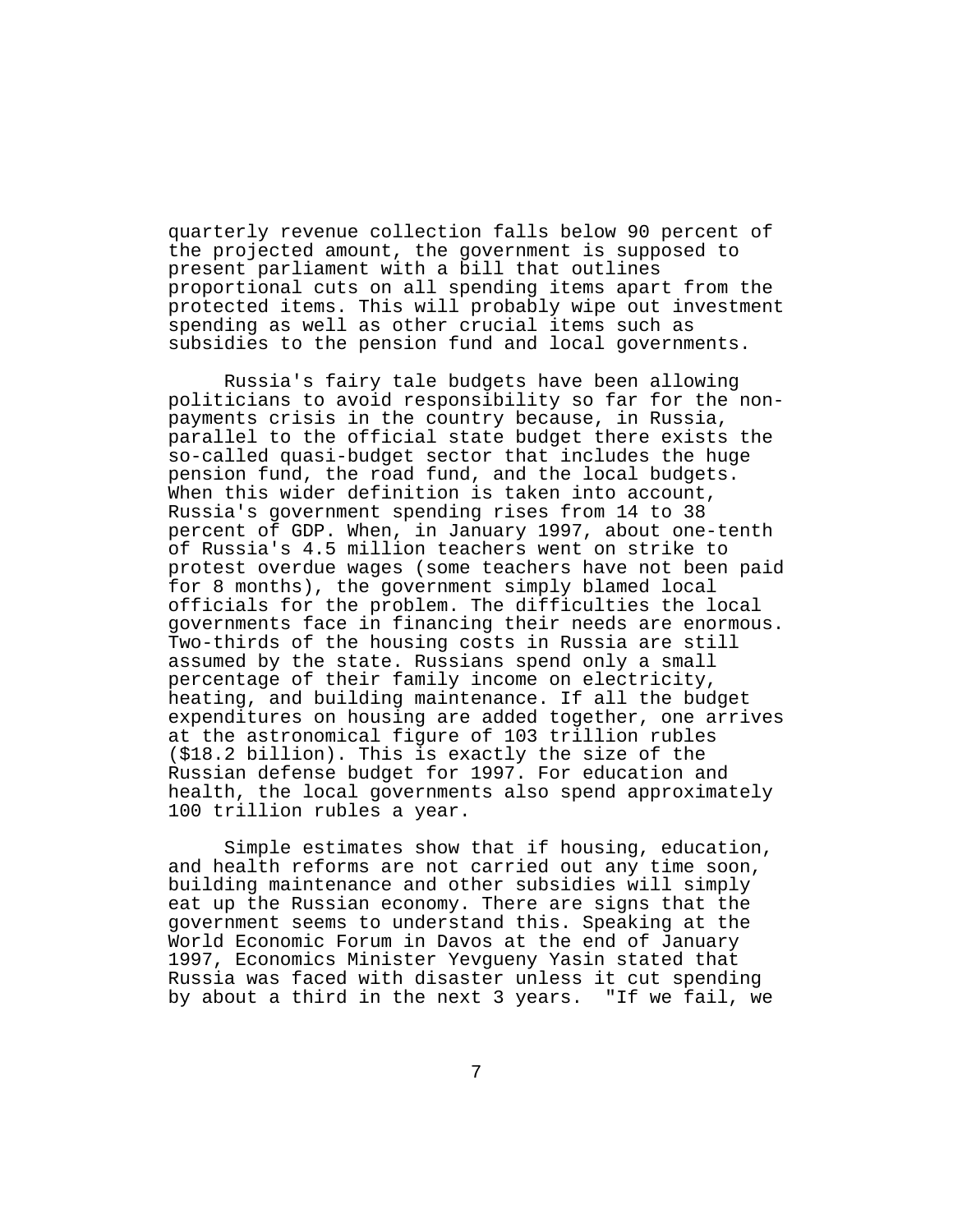will be faced with the prospect of an extended depression. Russia has probably more social dependents than any other country, with the possible exception of Sweden. We want to build a capitalist market economy with a socialist system of social security," he said. The problem is that strong political will is needed to carry out such reforms. Only a president who will not be running for the next election can carry out the needed reforms. Whether President Boris Yeltsin will decide to do so, however, is another matter.

Yeltsin and the government seem to be preoccupied with more immediate problems. The fact that government revenues remain catastrophically low (60 percent of that planned in 1996) has apparently forced the government to declare war on tax evaders. Russians have had a field day with the president's decision to form in October 1996 a "Temporary Extraordinary Commission"- -called Vcheka (nicknamed from a contraction of three Cyrillic letters in its unwieldy full title)--using their wits to keep fighting the war on taxes. The commission has the same initials as a secret police organization that Lenin established in 1917 to spread state terror. The name stuck and, even as the Vcheka (or Cheka for short) mutated over the years into the KGB, Soviet citizens continued to refer to it in fearful whispers as the Cheka. The choice of this name was no accident. Tax evasion is a national sport in Russia, and any worker can cite examples of how his enterprise or organization has managed to evade taxes. So the naming of the tax commission Vcheka was a flamboyant propaganda play to show that the government was serious about collecting taxes.

But it will probably be just a case of much heat with little light. So far, the Vcheka's major move has been to fire a middle-rank customs official and to start bankruptcy proceedings against four companies which owe only a small fraction of the overall corporate tax arrears. No move has yet been made against the really serious tax evaders that enjoy political favor--like Gazprom, the gas conglomerate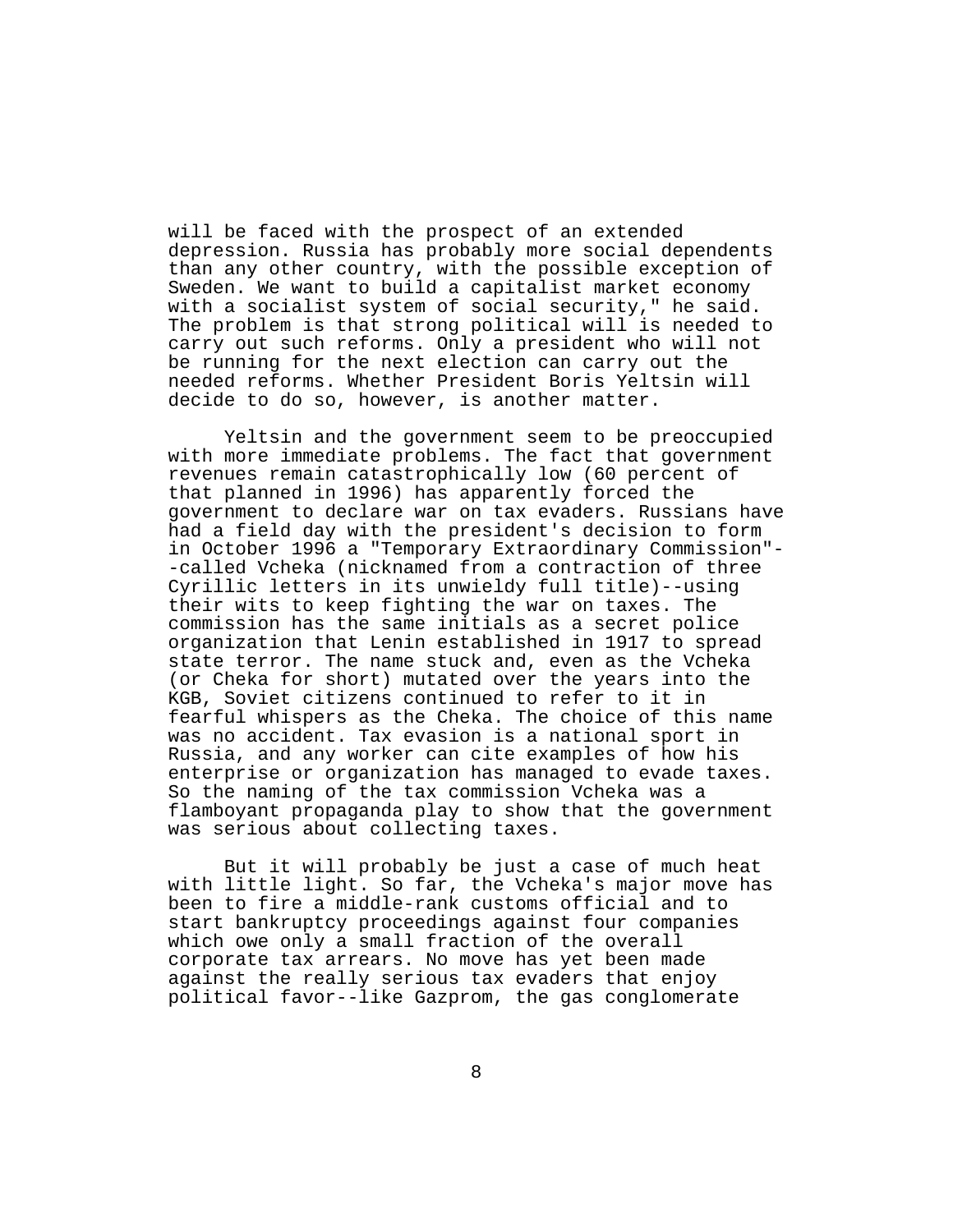once run by Chernomyrdin. Such cronyism causes most Russians to dismiss the new tax war as nothing but power-mongering inside the Kremlin. To many observers, the Vcheka is an instrument of Yeltsin's chief of staff Anatoly Chubais--crafted not merely to tame the financial bedlam, but to strengthen his own power.

While any of the above-mentioned measures would be a step in the right direction, the single most useful action the government could take to increase the catastrophically low state revenues would be a genuine overhaul of Russia's tax system. The existing tax system--if it can be called a system--is made up of 1,200 poorly coordinated or utterly contradictory presidential decrees, government orders, and ministerial instructions. Moreover, there are about another 3,000 legislative and sub-legislative acts that indirectly refer to tax norms. Thus, the more than 4,000 such acts regulate about 20 various taxes. Even the representatives of the tax service are not always able to figure them all out. As for taxpayers, almost anyone can be accused of violating one of the 4,000 tax documents. The debt of taxpayers to the budget is steadily growing. Last year, the sum of taxes that was owed was more than twice the 1995 level. Companies and individuals are not the only tax debtors. Of the 89 subjects of the Russian Federation, only three have fully paid their debt to the federal budget. Furthermore, seven out of the 89 regions provide almost 52 percent of the budget's revenues, with Moscow accounting for 27 percent.

On February 20, 1997, the government considered for the first time the draft of a new tax code, which the Finance Ministry has been working on for years. The idea behind the tax code is to put order into this contradictory and often inscrutable tax system in Russia, limit arbitrary rule by officials, and decrease the opportunities for legally and illegally evading taxes. The tax code proposes to simplify the existing system. It would reduce the number of taxes from 200 to 30. The code also is aimed at making fundamental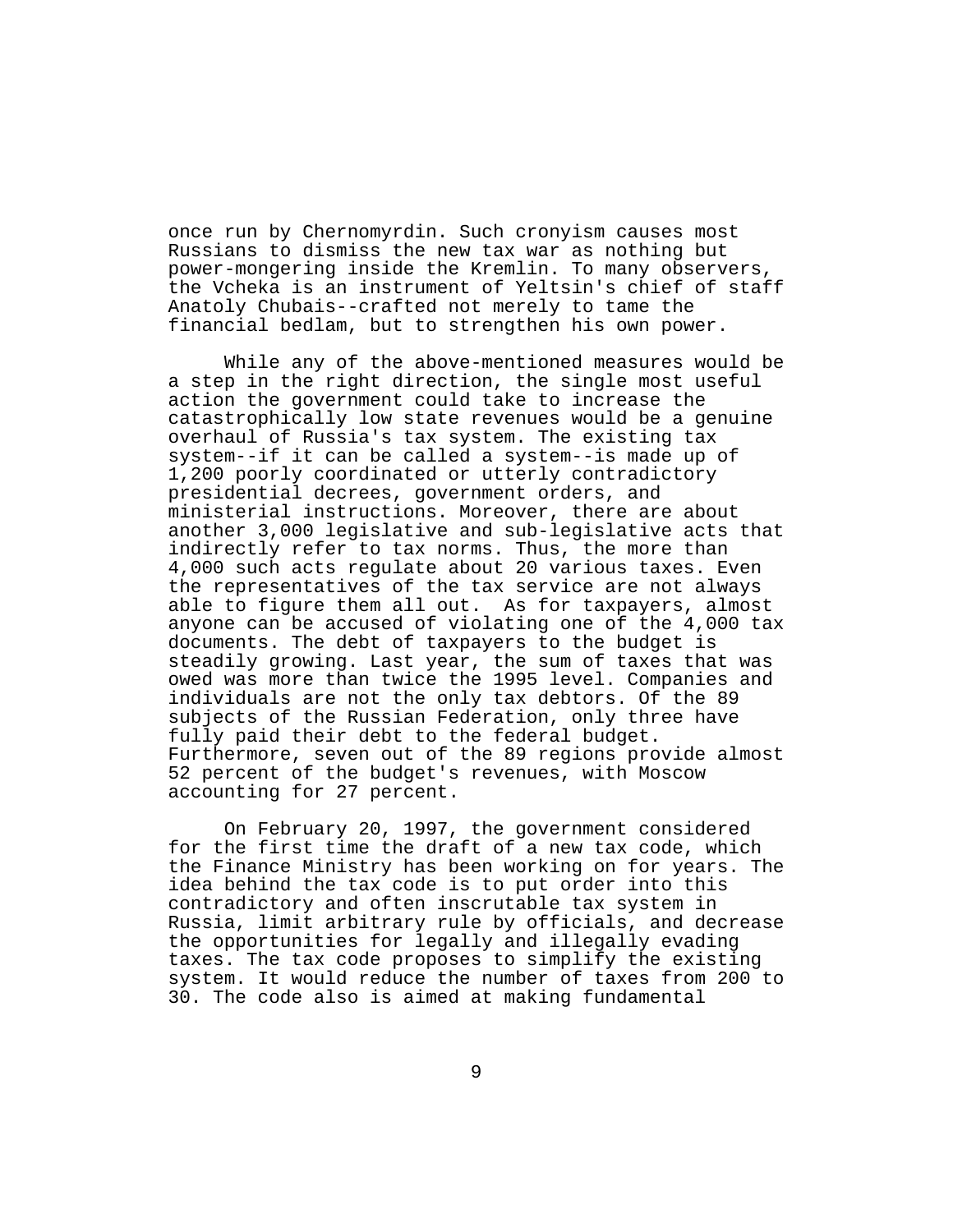changes in tax exemptions. While working on the new tax code, the Finance Ministry uncovered an astronomical number of tax exemptions acquired at various times by various means. The level of lost budget revenues because of these exemptions is estimated by the Finance Ministry at 160-170 trillion rubles a year.

The task of taking away exemptions is a formidable one. Any government which really intends to halt this gravy train will face fierce resistance from an army of special interests and their parliamentary sponsors (for instance, removing the tax privileges from the thousands of generals and hundreds of thousands of officers in the Russian army, who are exempt from paying income tax). The tax police, who are there to catch tax evaders, are exempt from income tax. Even in the government itself, the Finance Ministry has hardly any allies with its new tax code. Many ministers openly and secretly fight to keep their existing privileges- and not without some success. The tax code, which the government looked at when it convened on February 20, was not sent to the State Duma, as the Finance Ministry had hoped, but was sent back to be reworked. The chances of the new tax code being passed by the present Duma are extremely slim. Compared with what the holders of tax privileges stand to lose, dismissing the finance minister or the government itself, which are trying to abolish these exemptions, would be a very small price to pay.

But what really makes the attempts of the present government to improve the economic situation futile is the beginning disintegration of the Russian military machine. In only a few years the military force that held most of the world in terror has been plunged into penury and humiliation, for the most part by its own government. The government seems totally incapable of solving the financial problems of the military.

The errors that were permitted during the development of Russian military budgets were so elementary for any competent economist that it is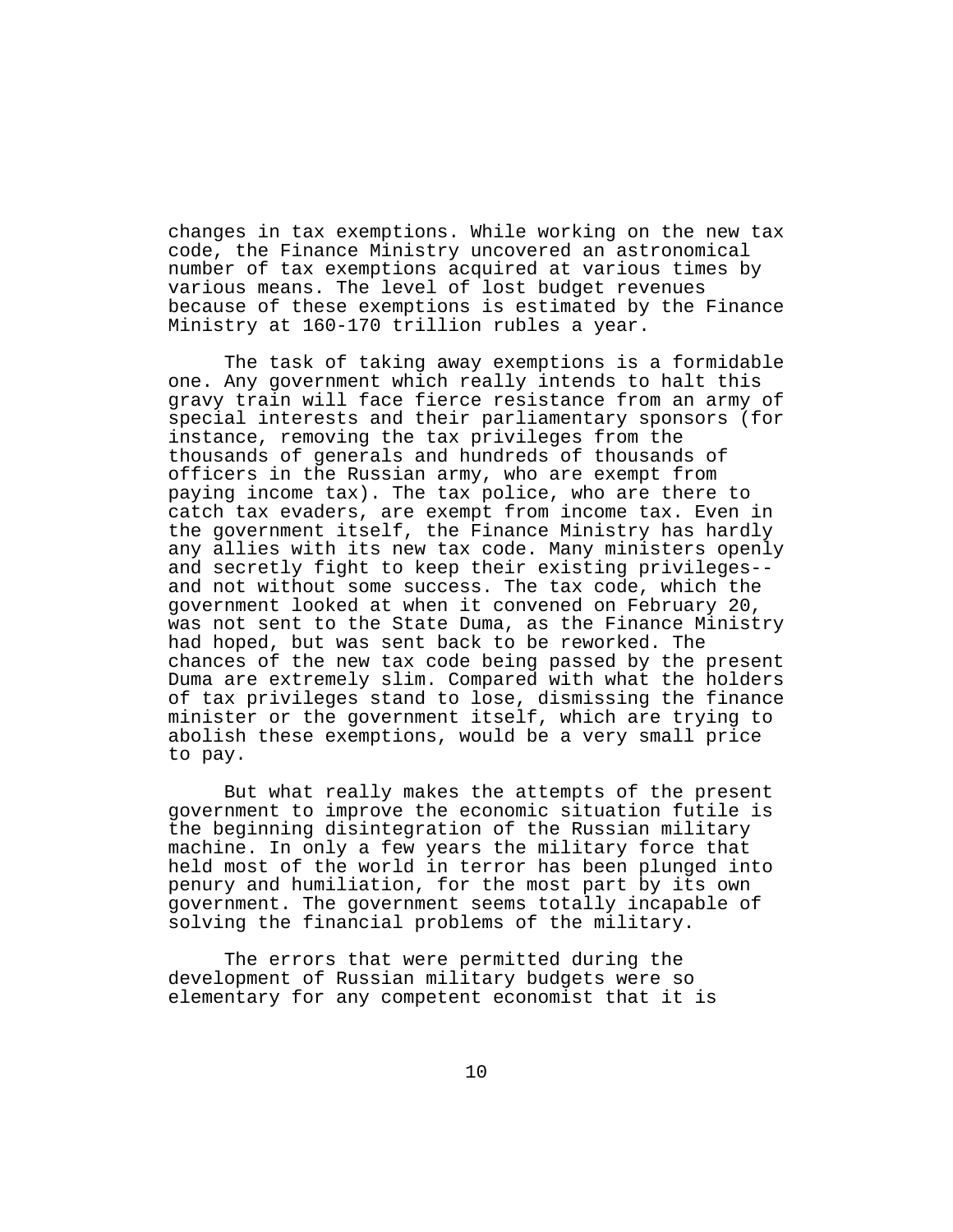awkward to talk about them. First, the rapid coming together of the purchasing power of the ruble and the dollar was not taken into account. Second, the radical change of the structure of the military budget itself was ignored. In economic practice, the so-called currency purchasing power parity is used to conduct international financial-economic comparisons. This is done because the national currency exchange rate system (both floating and also fixed) does not provide satisfactory accuracy of comparisons of cost parameters because the currency exchange rate system serves only the sphere of foreign economic activity and not the economy as a whole. Moreover, currency exchange rates can fluctuate over the course of a year, a month, or a day for various political and temporary reasons. Simply speaking, purchasing power parity indicates the number of country A's monetary units needed to purchase a certain standard selection of goods and services which one can purchase for one of country B's monetary units. In dollars based upon the market exchange rate, Ministry of Defense military expenditures are shown in Figure 1 (in billions of dollars). It is obvious from the figures cited that military expenditures in dollars are ridiculously small if compared to the military expenditures of the leading Western countries. However, the military expenditures of the USSR, or later of Russia, expressed in dollars always seemed to be a curious thing. In 1989 the Soviet military budget was approved in the amount of 20.2 billion rubles. According to the official currency exchange rate (\$0.70 to R1), this totaled less than \$15 billion per year. And at that level of military expenditures, the USSR contrived to maintain military parity with the United States, which spent \$300 billion per year on defense.

| Years        | Billions of<br>Dollars | Dollar Exchange Rate<br>(Rubles per Dollar) |
|--------------|------------------------|---------------------------------------------|
| 1993         | 7.4                    | 932                                         |
| 1994<br>1995 | 18.0<br>12.8           | 2,204<br>4,554                              |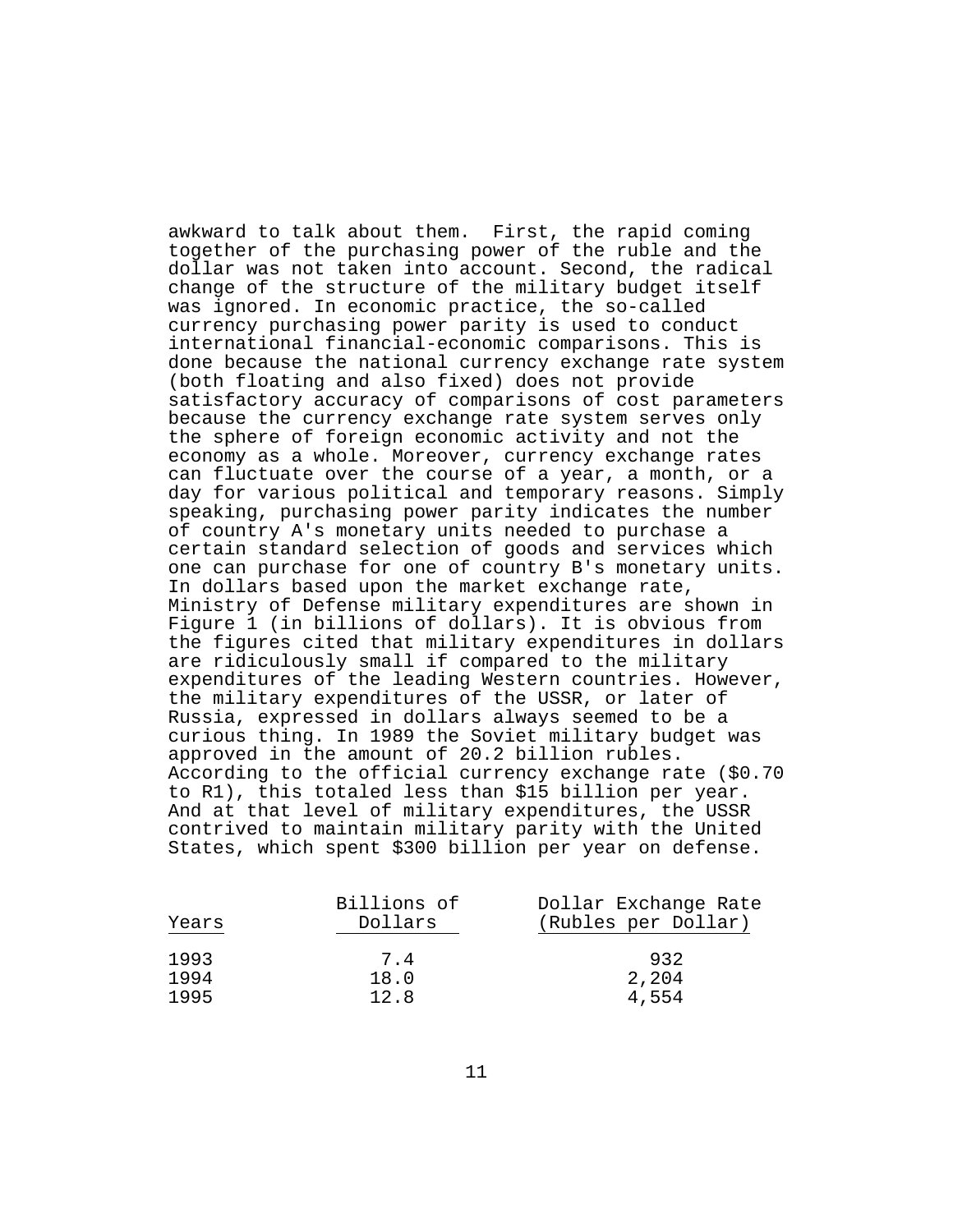# **Figure 1. Ministry of Defense Military Expenditures**.

The conviction that the military ruble is quite a bit "heavier" than the civilian ruble has become ingrained in all the individuals involved in the military budget based upon past experience. Actually, at the end of 1980s, the USSR Academy of Sciences conducted very complex calculations which have convincingly shown that the defense ruble in the production of military equipment was at a minimum 3-4 times weightier than the civilian ruble. So nobody expressed any surprise that the Russian Armed Forces, with a strength of more than two million, could be maintained, for example, in 1993 on a budget that was equivalent to \$7.4 billion, according to the official currency exchange rate.

But as market relations have advanced in the Russian economy, the difference between the civilian and military ruble has gradually disappeared. So, if the ruble's commercial exchange rate in dollars totaled 10 percent of purchasing power parity at the beginning of 1992, then it reached 65 percent of purchasing power parity by the end of 1995 and has been slowly approaching the official exchange rate since then. According to data of the RF State Committee on Statistics, the ruble exchange rate based upon purchasing power parity totaled R271 in 1993, R988 in 1994, R2,759 in 1995, and approximately R4,300 per dollar in 1996. If converted into dollars based upon purchasing power parity, the Ministry of Defense expenditures totaled \$28.7 billion in 1993, \$40.2 billion in 1994, \$21.1 billion in 1995, and \$18.2 billion in 1996. From this data, it follows that in 1993 the Armed Forces actually received not \$7.4 billion, as it turns out during the conversion of the military budget into dollars based upon the currency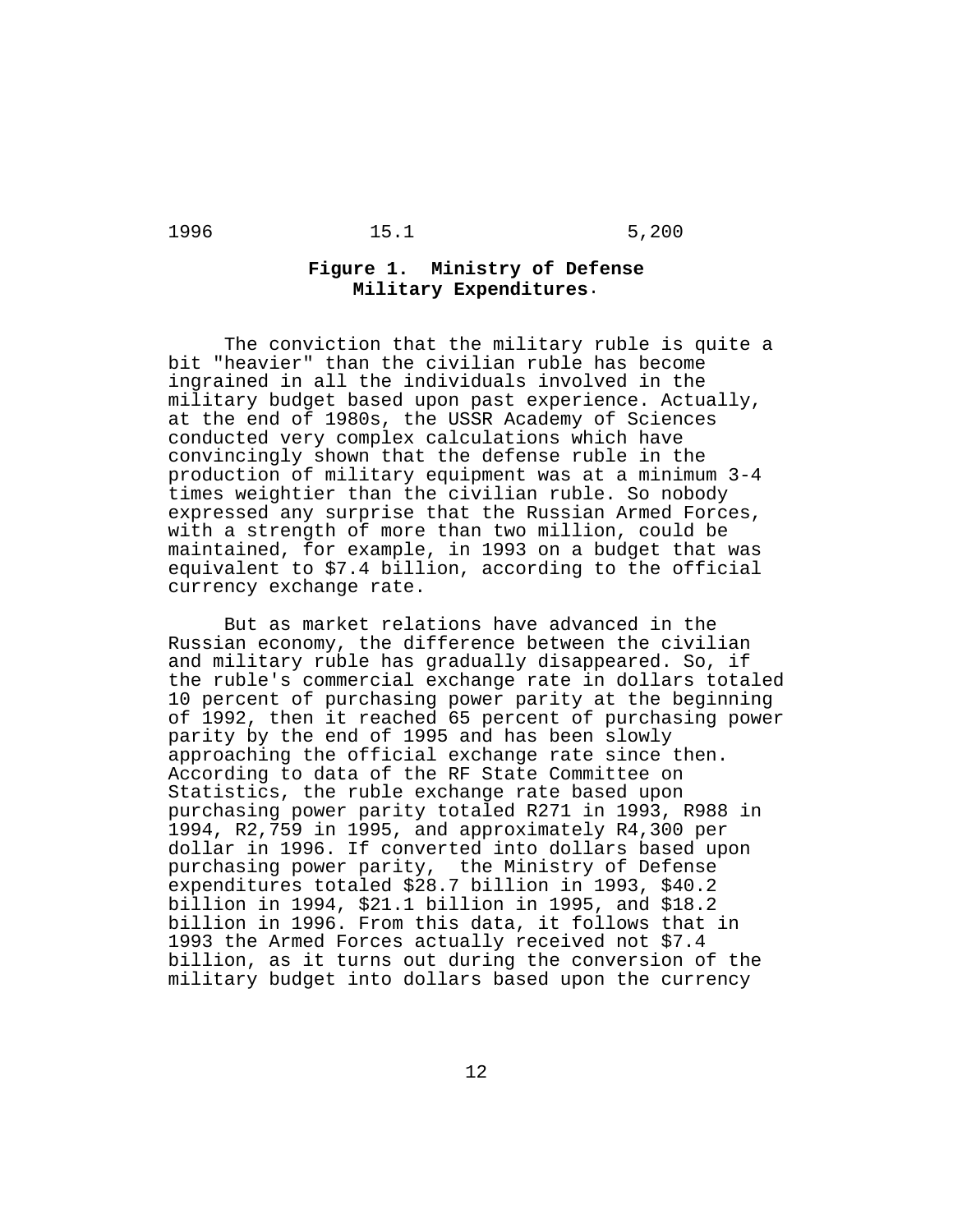exchange rate, but four times as much (\$28.7 billion). Consequently, in 1994 the Ministry of Defense increased its budget by another \$11.5 billion, to the quite impressive sum of \$40.2 billion.

The year 1995 became crucial when military expenditures were immediately reduced by a factor of two (from \$40.2 billion to \$21.2 billion). And that wholesale reduction occurred under conditions of the fierce war in Chechnya, for the conduct of which not a single ruble was allocated according to the 1995 budget (as, by the way, in the 1996 budget). According to Ministry of Defense data, R5.71 trillion (that is, approximately 10 percent of the entire military budget for last year) was spent on the maintenance of the Army Formation in Chechnya alone in 1995. Military budget reductions of that scale occur in world practice only after the end of large wars when the army is being demobilized. However, even in that case, reductions occur more or less gradually because the reintegration of a large number of servicemen into peaceful life is not cheap in democratic states. The situation was totally different in Russia in 1995. It had not completed any war; on the contrary, Russia had precisely unleashed a war, although a local one. There was also no reduction of the armed forces. The reduction of the military budget by a factor of two took place unexpectedly without any preliminary warning whatsoever of the military leadership, thus the latter did not have an opportunity somehow to adjust to it. A further reduction of expenditures for the army, and a quite substantial one (from \$21.1 to \$18.2 billion- that is, by 13.5 percent) has been set forth in the 1996 budget.

Ignoring the structure of the military budget itself was the authorities' second error. At the end of the 1980s-beginning of the 1990s, if three-fourths of the military budget went for the purchase of arms and military R&D and only one-fourth for maintenance of personnel, this ratio has become the exact opposite in the last 4 years. Right now, one-fourth of the budget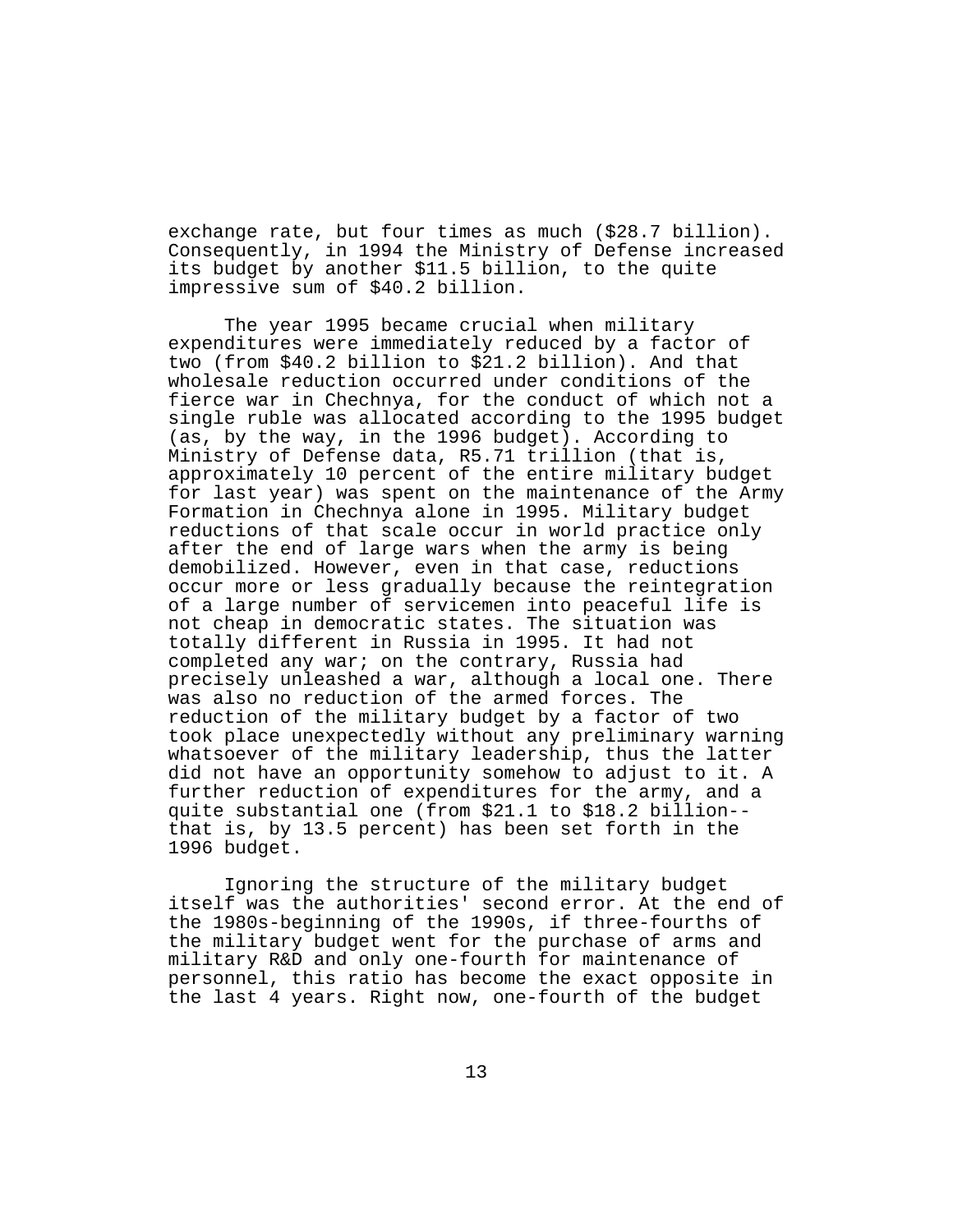goes for purchases and R&D. The remaining appropriations are designated for the monetary allowances of servicemen and salaries of employees, payment of food and clothing, housekeeping and utilities, infrastructure support of the troops, medical service, payment of fuel, military transport movements, and payment of pensions and construction (mainly housing). As is seen from this list, practically all military expenditures, except arms purchases and R&D where market relations have still not penetrated, are being carried out based upon consumer prices. And this means that the compilers of the military budget were simply obliged to set forth in it the actual level of inflation during its development and not that artificially lowered index-deflator, while predicting military expenditures which lag behind the actual rates of inflation by a factor of 3 to 4.

However, this is not even the main thing. Changing the structure of the military budget has disproportionately increased the impact on the Armed Forces of the military expenditure reductions that were being conducted. In 1992 Gaidar reduced military purchases immediately by two-thirds which did not arouse practically any resistance whatsoever from the Armed Forces. The fact is that it struck not the Armed Forces but the military-industrial complex which usually forced its products on the Armed Forces, without especially being interested in whether or not the military needed them. Therefore the military has always been less interested in the budget items for weapons purchases and R&D (for which it in general did not pay prior to 1991 and right now, it seems, does not pay very much) than for the appropriations for the maintenance of personnel and combat training. Nevertheless, the presence in the budget of large appropriations for the purchase and development of arms substantially alleviated the Armed Forces' financial situation, while permitting them to write off a portion of the military budget reductions at their expense.

Now any reduction of the defense budget already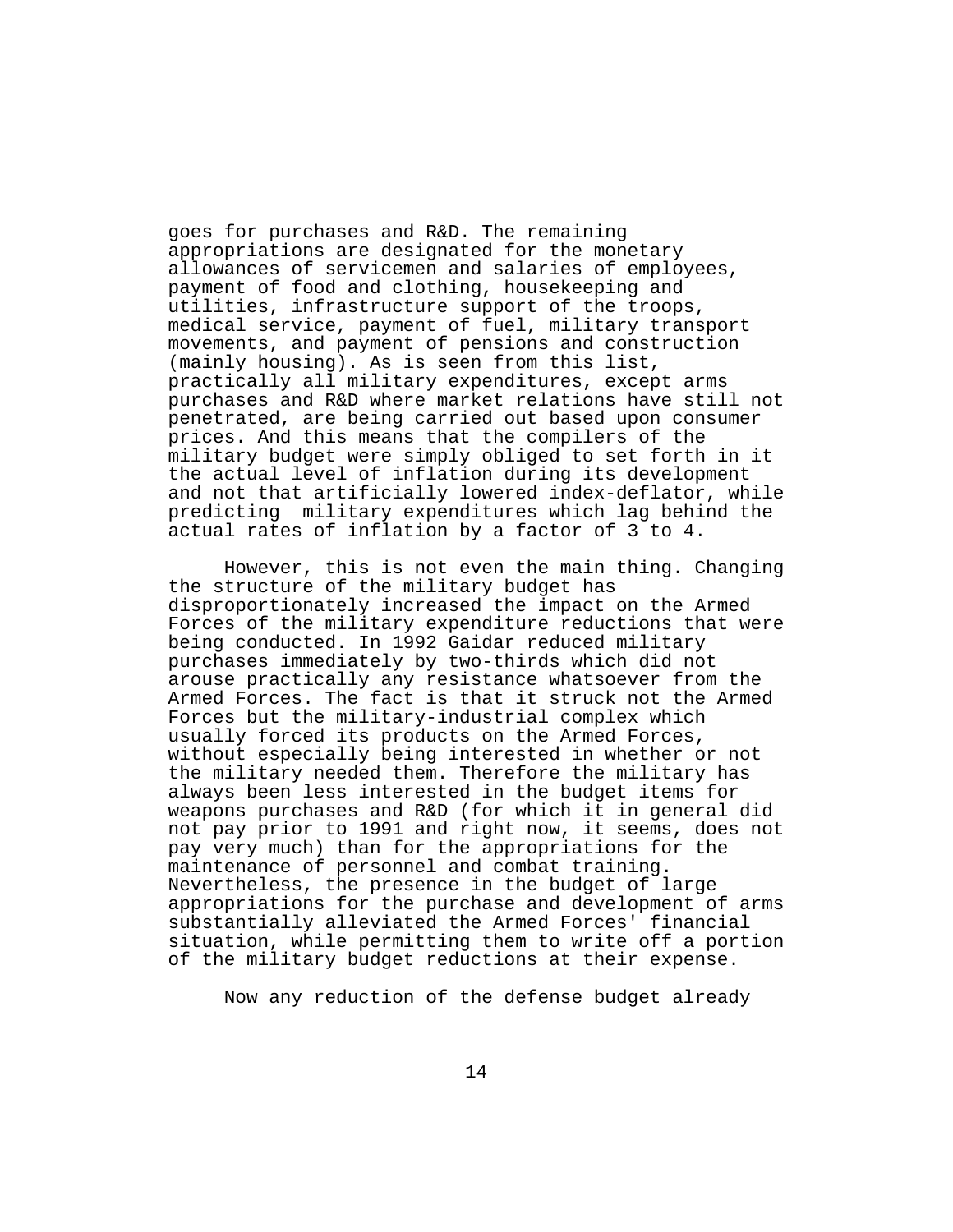hits the very foundations of the military's existence- food support, spares, medical service, and combat training. In practice, all this means that more than 1.5 million Russian Armed Forces and 600,000 Ministry of Defense civilian employees and all the military pensioners must live on \$15-18 billion per year. Common sense rejects accepting the fact that one can maintain a more than two million-man military armed force with very complex modern weapons for this amount of money. And, of course, in real life the Armed Forces have weighty additions to their official budget. The Armed Forces actually do not pay for utilities (electricity, heat, water, etc.) and many of their orders, including those for equipment, food, clothing and transportation. This partly explains why the military has not mutinied or simply dispersed at such a miserly level of official defense expenditures.

But the situation cannot last forever. Defense Minister Igor Rodionov says that the 1997 defense budget covers only one-third of the military's necessary expenses. The budget for 1997 envisions spending R104 trillion, or \$19 billion, on defense. Added to these outlays are expenditures in the budget on other military formations outside the Ministry of Defense (border guard troops, interior troops, different security forces, railroad troops, etc.) which amount to more than R50 trillion. Given that all state expenditures for this year come to about R500 trillion, the share that will go toward defense and national security accounts for one-third of the budget. It is impossible to triple this share, as Rodionov demands, without catastrophic consequences for Russia.

How did this situation arise in the first place? A nearly total absence of competent military economists and financiers whatsoever in both the government and presidential structures and also in the State Duma and Ministry of Defense has had an impact. Only a complete loss of touch with reality can explain the fact that in 1995-96 the Russian leadership increased the strength of the Armed Forces (by increasing the length of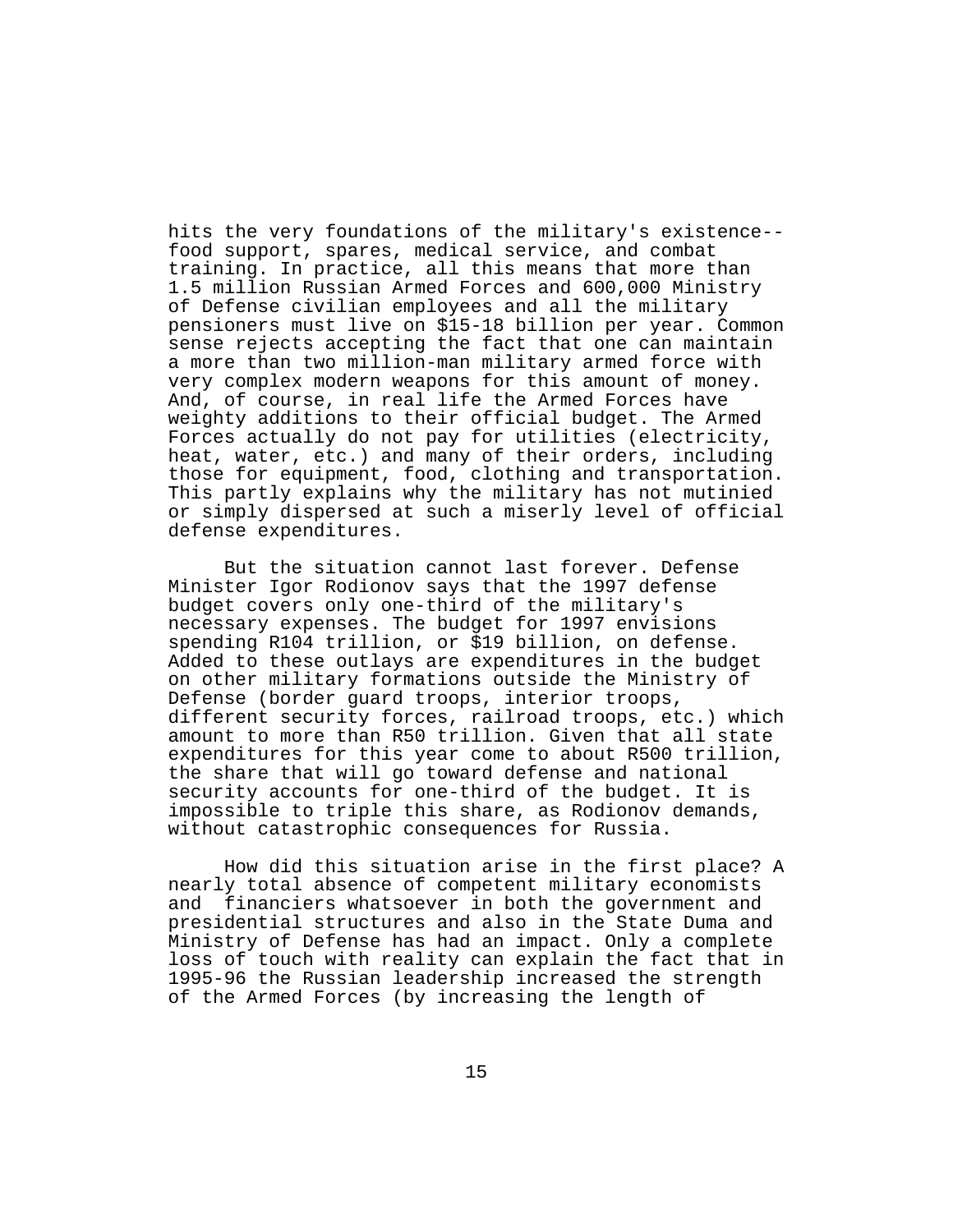conscription from 18 to 24 months), drove the army into an expensive war in Chechnya, kept an enormous defense industry by using feeble military orders, doubled expenditures for military R&D, purchased from the Ukraine strategic bombers that are mindlessly expensive in operation and at the same time< $D$ > dramatically (by more than half) reduced military expenditures.

But of course the present financial predicament of the military would not be so disastrous if it were not for the terrible economic crisis that has been unfolding in Russia in the 1990s. There are many reasons for the depth and duration of this crisis. But there is one which largely goes unnoticed both in Russia and the West--Russia's failure to demilitarize its economy. In hearings before the Senate Intelligence Committee of the U.S. Congress in October 1993, I was quoted as having stated that "there has been no demilitarization of the Russian economy" and that "this is the historic crime of the democratic leadership of Russia." This certainly sounds like a gross exaggeration in view of some well-known facts.

According to the Defense Industries Ministry (Minoboronprom), in January 1997 the production of both civilian and defense goods by the enterprises belonging to the Ministry was only 17.8 percent of the output in January 1991. The total number of enterprises belonging to the Minoboronprom has fallen from 1,800 to just 500 in the past few years. By the end of February 1997 the Defense Industries Ministry had not received a single defense order for the current year. And yet, with all that, I would stick to my "extravagant" statements quoted in the U.S. Senate.

But first, "militarization of the Russian economy" here deals more with macroeconomics, and much less with tanks, guns, missiles, or evil doings of the militaryindustrial complex. To make this point clearer, there is a great difference in the relations of the defense industry to the economy as a whole in Russia and in the West. In a Western country, possessed of a strong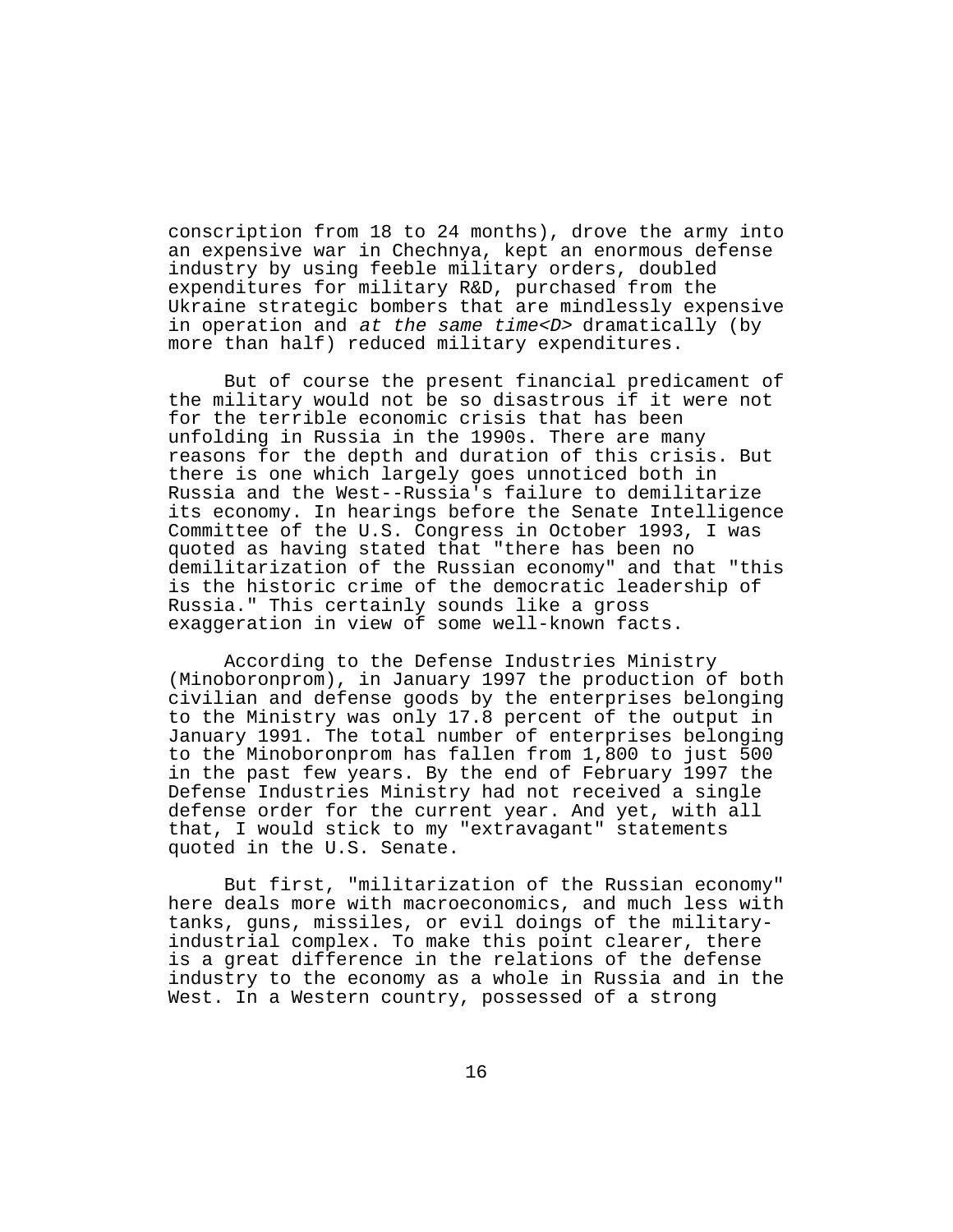defense industry--for example, the United States--the defense-industrial base is part of a much larger and often more efficient civilian economy. In Russia, which inherited its defense industry from the former Soviet Union, it was the very core and substance of the national economy. The civilian part of it was merely an adjunct to the defense sector and so inefficient that in an open market economy, it simply could not survive.

The main reason for the low productivity of the civilian sector is that for more than half a century all the best technologies, material, and human resources of the country were being channeled into defense and related industries, while civilian industries and the economic infrastructure were doomed to partial or complete inefficiency. The backwardness of the civilian industries is proportionate to the funds diverted from them into the defense sector. This kind of economy can exchange its products only on a compulsory or noncommercial basis: through direct distribution of resources at artificially fixed prices. In other words, an economy like this can function only if it defies the laws governing market systems. If such an economy were to switch abruptly to prices corresponding to world prices, the system of ties between them would eventually and inevitably collapse. And this is exactly what has happened in Russia over the last 5 years.

The distortion of an economy which does not respond to such measures as cutting defense expenditures or defense purchases and does not allow overflow of financial resources from the defense into the civilian sector is structural militarization as opposed to the usual militarization which can be measured by the shares of defense spending and defense production in national budgets, GNP, etc. All defense procurement in a structurally militarized economy can be stopped, and still this drastic measure will not result in a corresponding increase in efficiency of the civilian economy or other noticeable changes in the economy for the better.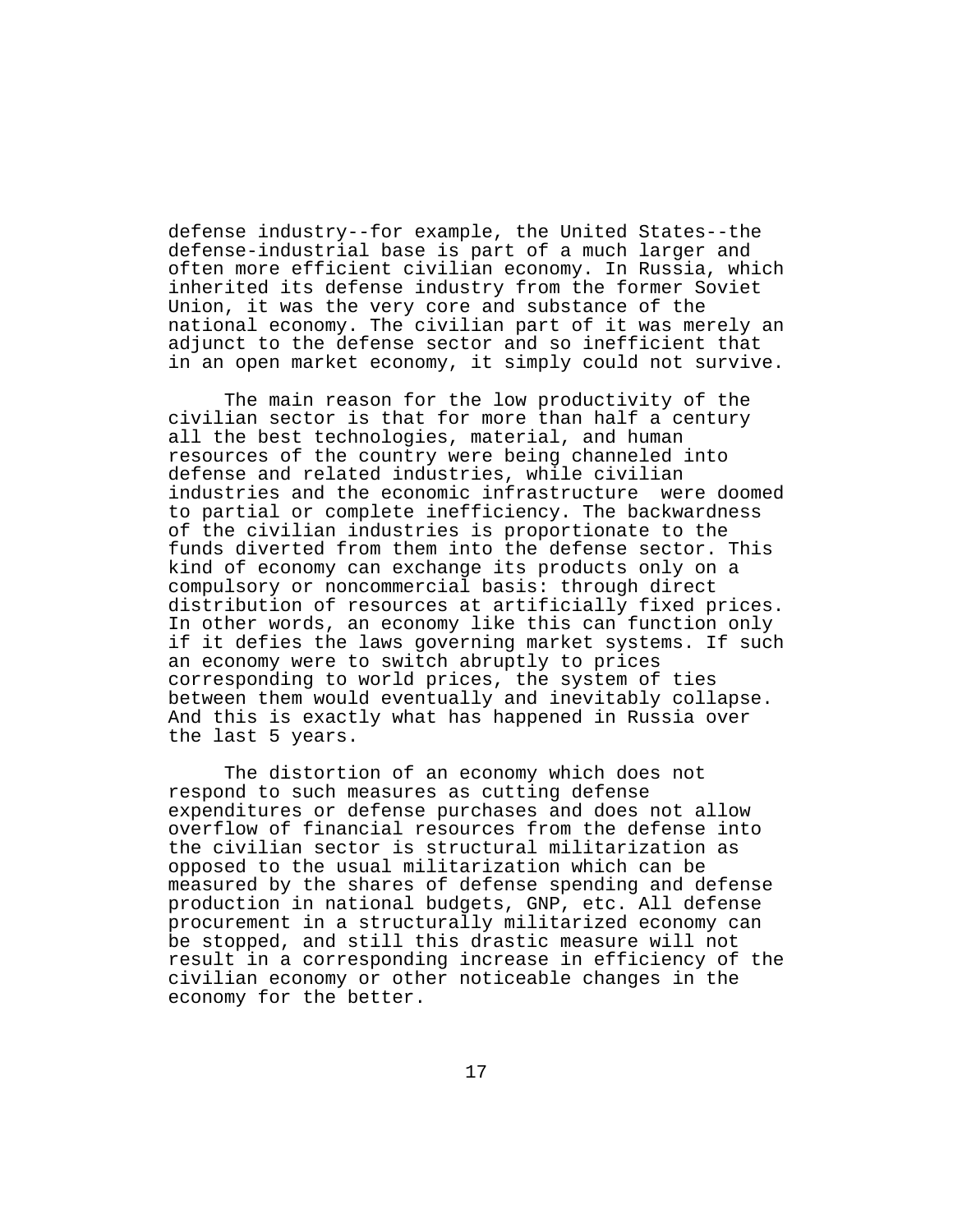Such an economy is completely unknown in the West, where defense cuts sooner or later lead to a flow of resources from the defense to the civilian sector. People move to new jobs, new specialties, or new locations. Factory buildings are sold, machinery is auctioned to new owners in a very active market, and land is sold to new owners. Defense conversion in the West is thus a diffuse activity. Demand falls in one sector and rises somewhere else. Nothing like this has happened in Russia so far, despite huge cuts in defense purchases--nor is it likely to happen in the foreseeable future, even if defense cuts go on. The failure to comprehend these fundamental differences between the economic systems of Russia and the rest of the industrial world explains the excessive optimism of the Western public and politicians about the prospects of market reform and demilitarization in Russia.

Unfortunately, the difficulties of dismantling a structurally militarized economy have been ignored by the Russian reformers themselves. As a result, they have committed several grave mistakes, have wasted precious time, and, sad to say, lost some irretrievable opportunities to thoroughly dismantle Soviet-Russian militarism. Their biggest mistake was a firm belief that money can play a decisive role in changing the ways of the Russian economy, and that it can be managed with the help of a budgetary and credit policy. It is certainly tempting to use financial indicators in summing up the results of economic development and formulating its goals, instead of getting bogged down in the intricacies and problems of technological and structural imbalances between the civilian and military sectors of the economy. Moreover, this practice of using financial indicators is accepted all over the world and is intellectually and administratively not very demanding, with ready-made and tested recipes galore.

I realize that all my conclusions are not inspiring. I have deliberately refrained from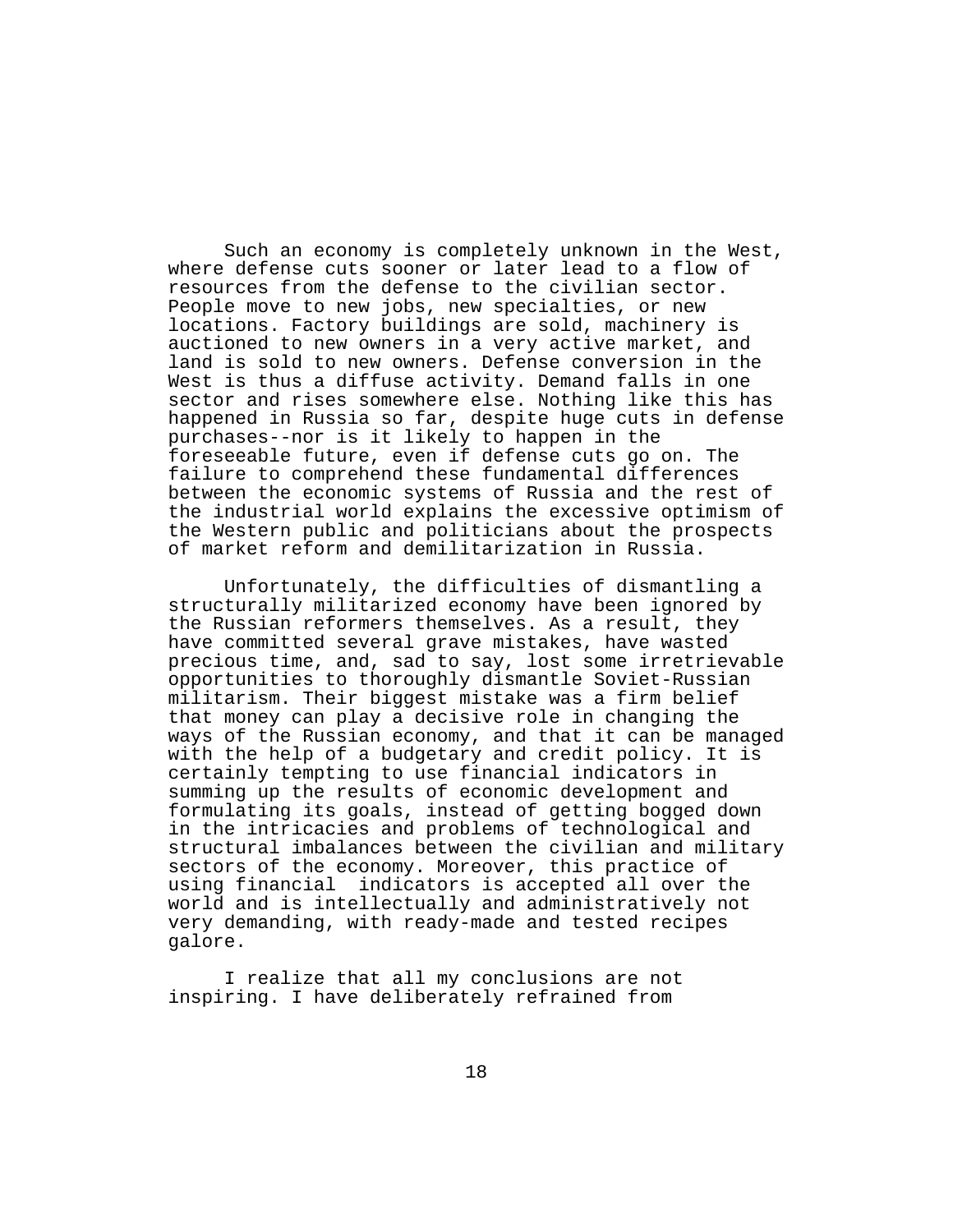discussing more desirable or ideal ways out of Russia's current predicament, knowing that the state of mind and the prevailing forces in my country make such a discussion rather unrealistic. Russia to a growing extent displays many of the maladies of a vicious circle of failed reforms. It is difficult to tell if the Russian government really believes in any policy besides its own survival. A series of flip-flops, retreats, and promises over the last years suggest that practically nothing the government says or does concerning economic policy can be taken seriously. Budget revenue is coming in at a rate of just 60 percent of the forecast; investors are not investing; enterprises are bartering to avoid taxes; and, lobbies are begging an already bankrupt government for money. With the news coming from Russia, full of lurid tales of backstabbing, intrigue, and corruption, it may seem as if Russia is back to the age-old Byzantine traditions of the Kremlin politics. And yet the last 5 years of reform were not without their positive sides for the economy. Despite the fact that Russia continues to be misgoverned, a genuine private sphere existing outside the state has appeared for the first time in 80 years. The growth of civil society gives some hope that Russians will one day expect their government to serve them, not the other way around. Besides, virtually everything that unfolded in Russia in the last years did so in the full daylight of media scrutiny. And, by and large, after October 1993 when President Yeltsin dissolved the parliament, no official acted openly unconstitutionally. It is not a real democracy, to be sure, but certainly a vast improvement from just 5 years ago, even in the middle of a no-holds-barred power struggle. Conventional wisdom notwithstanding, the more Russia changes, the more it seems not to be the same.